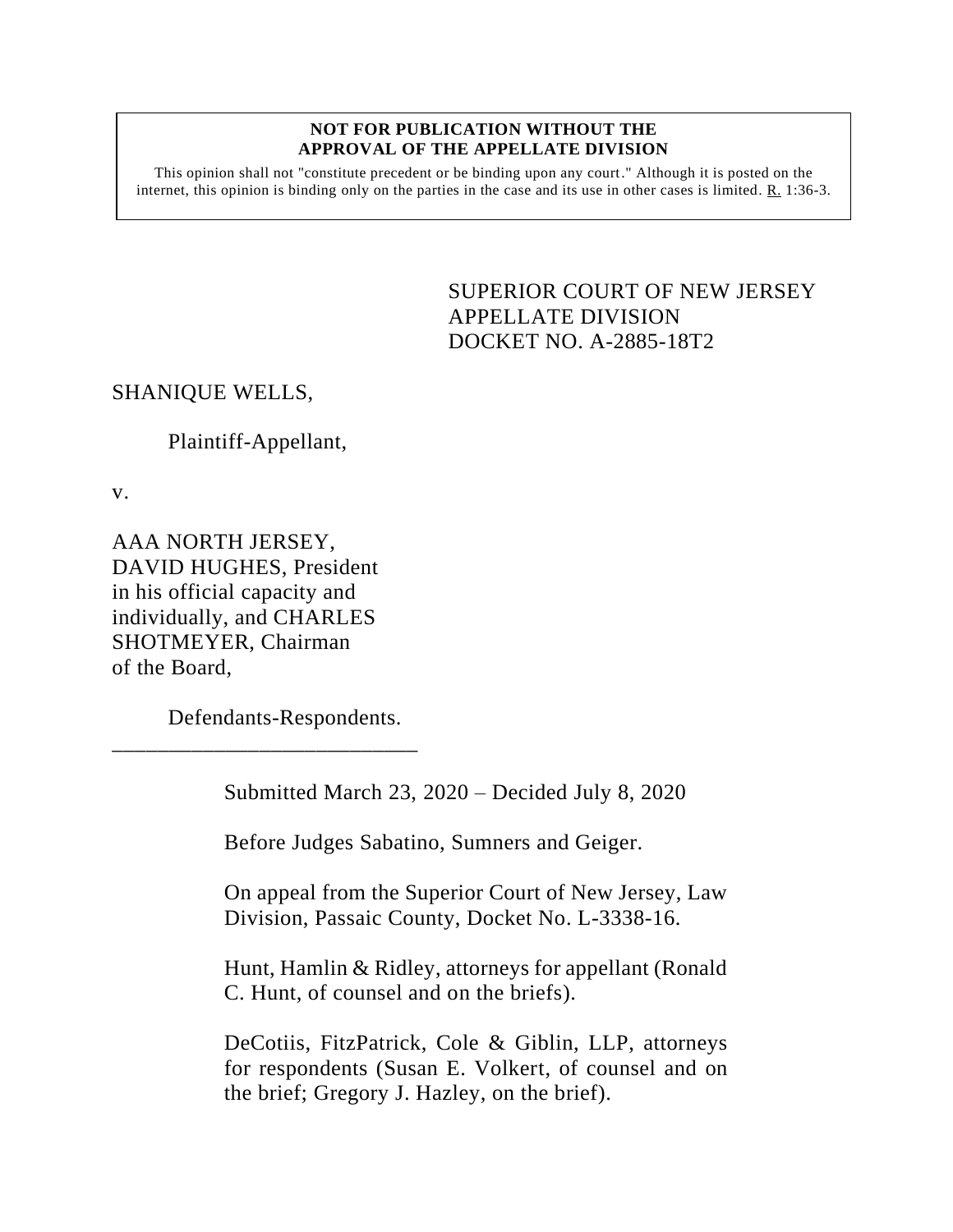#### PER CURIAM

Plaintiff Shanique Wells, formerly employed by AAA North Jersey (AAANJ), filed suit alleging claims under the Law Against Discrimination (LAD), N.J.S.A. 10:5-1 to -49, and the Conscientious Employee Protection Act (CEPA), N.J.S.A. 34:19-1 to -14, against AAANJ, its President David Hughes, and the Chairman of its Board of Directors Charles Shotmeyer. She appeals the Law Division's November 28, 2018 order granting defendants summary judgment dismissal of her LAD complaint and denying in camera review of documents prepared by defendants' counsel, and its January 23, 2019 order denying her motion for reconsideration.<sup>1</sup> Having reviewed the record in light of the governing legal principles, we reverse and remand in part.

I.

We summarize the following facts from the record, viewing "the facts in the light most favorable to [plaintiff,] the non-moving party." Globe Motor Co. v. Igdalev, 225 N.J. 469, 479 (2016) (citing R. 4:46-2(c)).

<sup>&</sup>lt;sup>1</sup> Wells does not appeal summary judgment dismissal of her CEPA claim; thus, we will not discuss the facts related to the claim, nor the judge's disposition of the claim.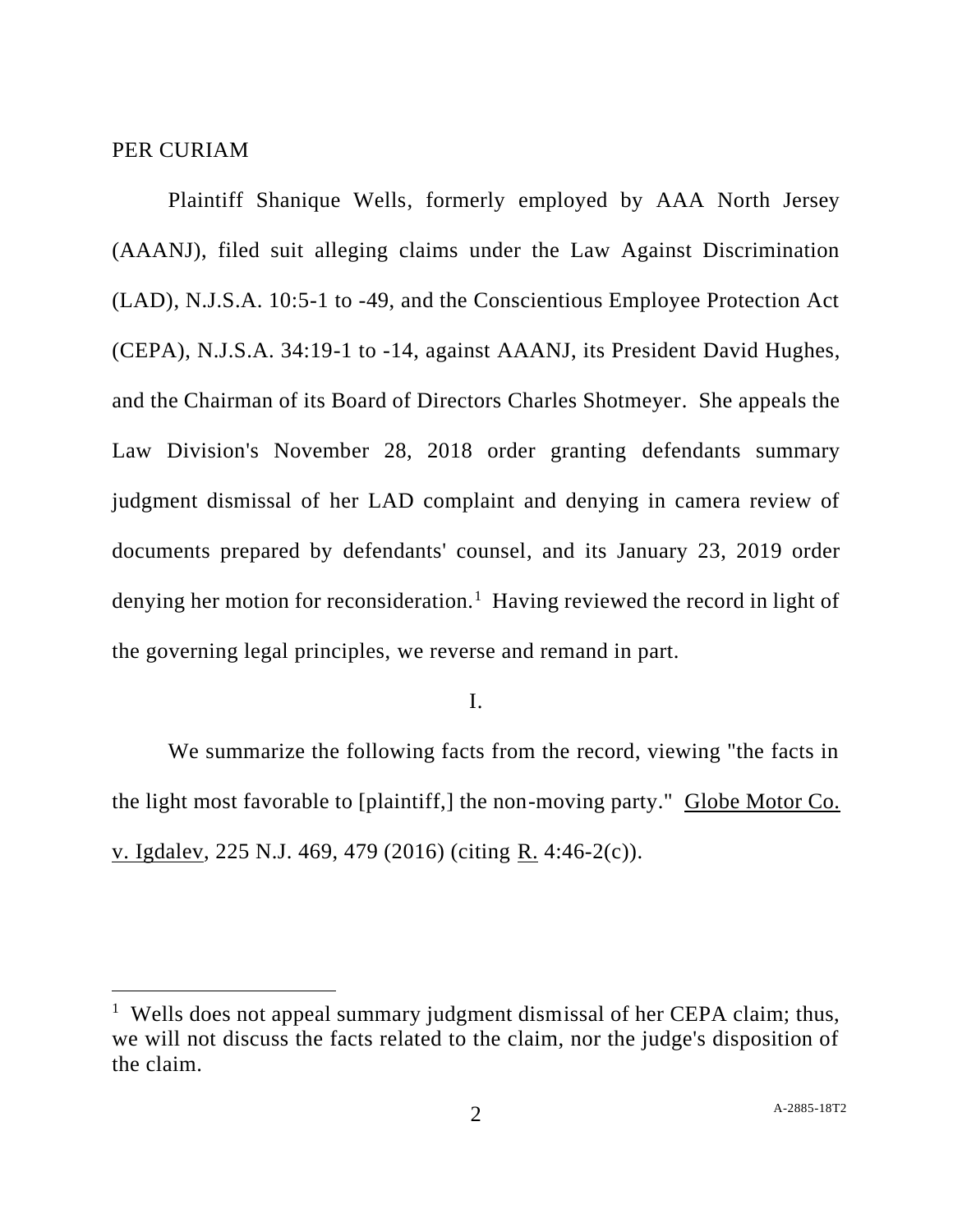#### A. Sexual Harassment Allegations

Wells was hired as a marketing manager at AAANJ in November 2013. At that time, Hughes was one of several Vice Presidents of the company and a member of its Board of Directors, and Shotmeyer was the Chairman of the Board of Directors. Wells was directly supervised by James Dugan, also a company Vice President and a member of its Board of Directors.

Wells alleges that soon after she was hired, she was subjected to inappropriate, sexually lewd behavior by Hughes. In anticipation of her going to a national AAA meeting, Wells claims Hughes asked her if she was going to meet with a woman named L.C.<sup>2</sup> Wells said she was, and alleges Hughes told her to "make sure [to] check out [L.C.'s] rack. She has a really nice rack[.]" When Wells returned from the meeting, she contends Hughes asked her if she met with L.C. and if she "check[ed] out [L.C.'s] rack, and what [she] thought of it." Wells stated she replied, "I know we don't know each other very well, but I don't do this at work. This is not what I do."

Wells stated she subsequently notified Dugan and L.C. of Hughes' remarks. Dugan allegedly told her to ignore Hughes because she did not have

<sup>&</sup>lt;sup>2</sup> We use initials to protect the privacy of the alleged subject of sexually lewd comments.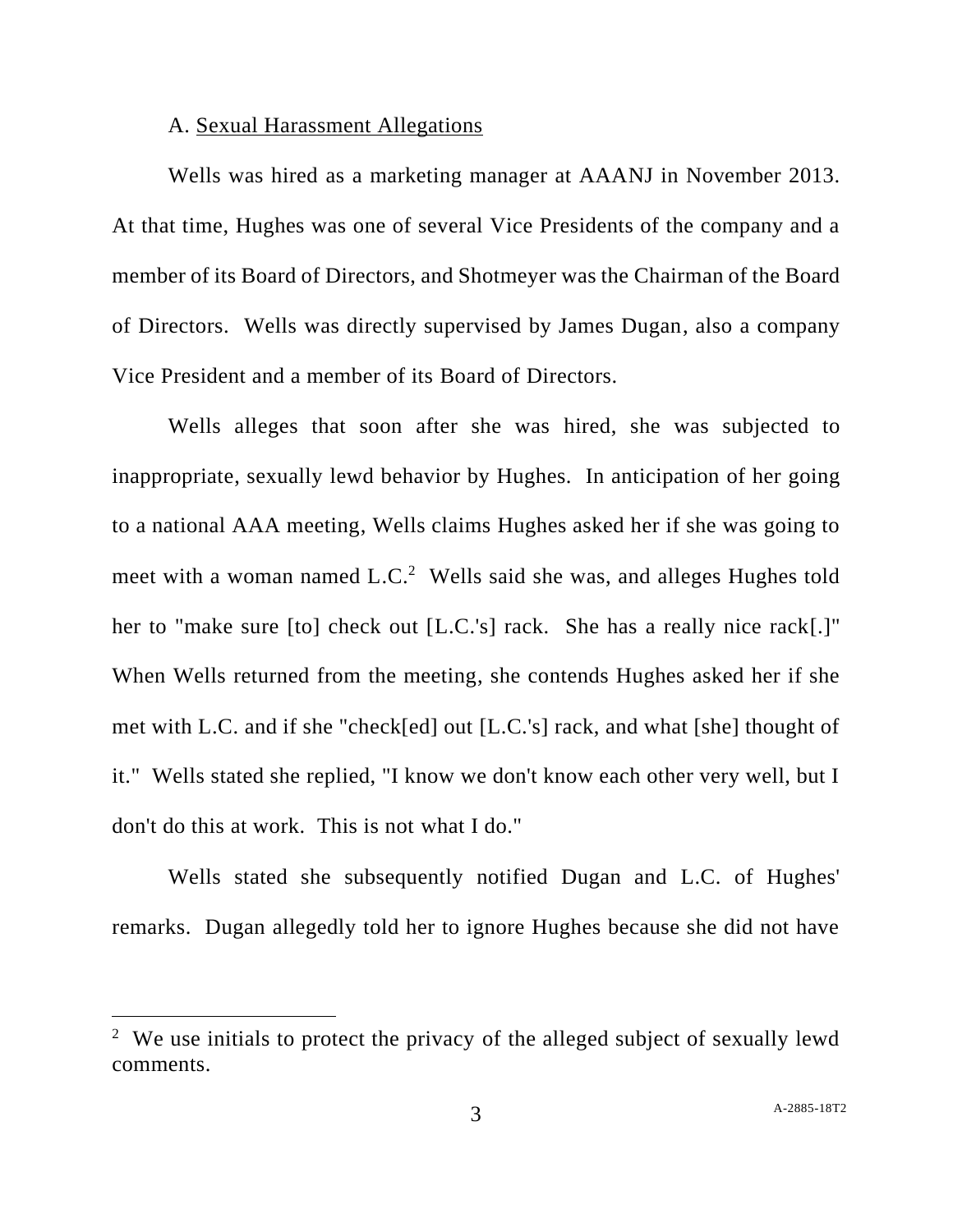to report to Hughes and that he would serve as a buffer between them. Wells also learned from Dugan that L.C. had filed a complaint about Hughes' behavior in the past and L.C. was advised to no longer work directly with Hughes. Wells did not, at that time, file a complaint with AAANJ's Human Resources Department (HR).

According to Wells, the next incident took place around a year later, in November 2014, when she went to Hughes' office to remind him she was waiting for some information from him. She alleged Hughes showed her a picture of a bikini-clad woman on his computer and told her to "check her rack out," declaring "that's a nice set." He also asked her how she thought she compared with the woman. Wells contends she again complained to Dugan, telling him:

> I'm not trying to -- I don't want to run to HR every time something is said to me that's inappropriate, because that's not who I am. I've never done it, I don't want to do it, but this dynamic has got to change, because I don't want to feel like every time I'm alone with -- he's going to say something or make me feel uncomfortable, as he continues to make me feel.

Wells stated Dugan replied he would "take care of it, and [she] believed him."

About three months later, in February 2015, Dugan emailed his concerns about Hughes to Shotmeyer in light of rumors that AAANJ's president was going to be forced out, Hughes was going to become president, and presumably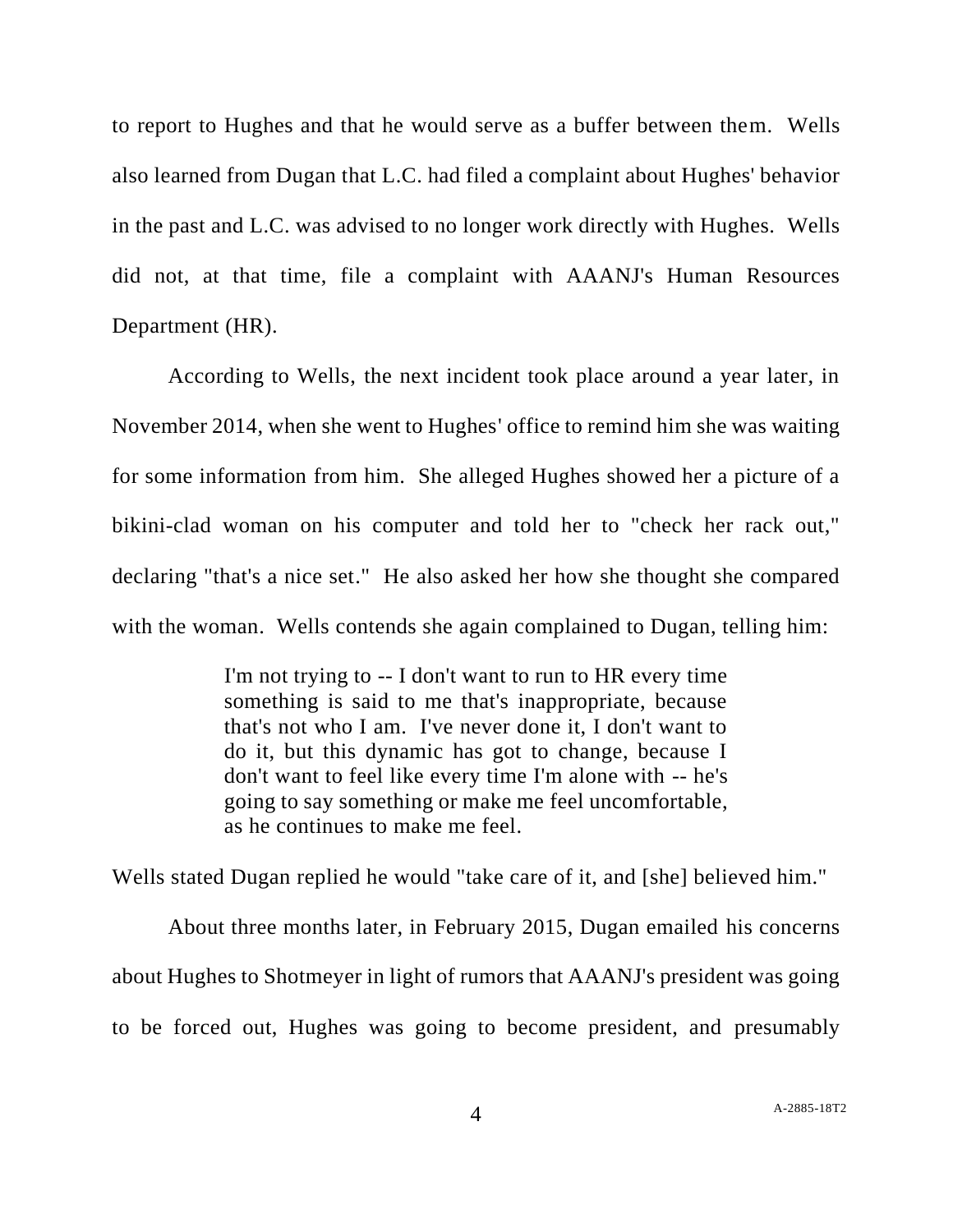Dugan's own job may be in jeopardy. The email criticized Hughes' judgment, business decisions, and possible conflicts of interest, but did not report accusations of sexual harassment by employees against Hughes. In March, the rumors bore truth, as Hughes became President of AAANJ.

In May, Wells claimed Hughes' sexually lewd behavior happened again when:

> [They] were discussing a membership thermometer that [Hughes] asked our department to make so that we could see our progress toward our membership goal for the year. I presented him one -- with one earlier that he wasn't satisfied with. So, [he] said, "I'm going to come and I'll show you what I'm talking about."

> > . . . .

He came to my office and presented me with two pictures.

. . . .

The first one was of a thermometer. Then he took a second picture out and he said, "[w]hen I originally started to draw this, it started to look like something else." And there was what was seemingly a penis ejaculating. And then [he] said, "[t]his guy really reached his goal, if you know what I mean." And he laughed.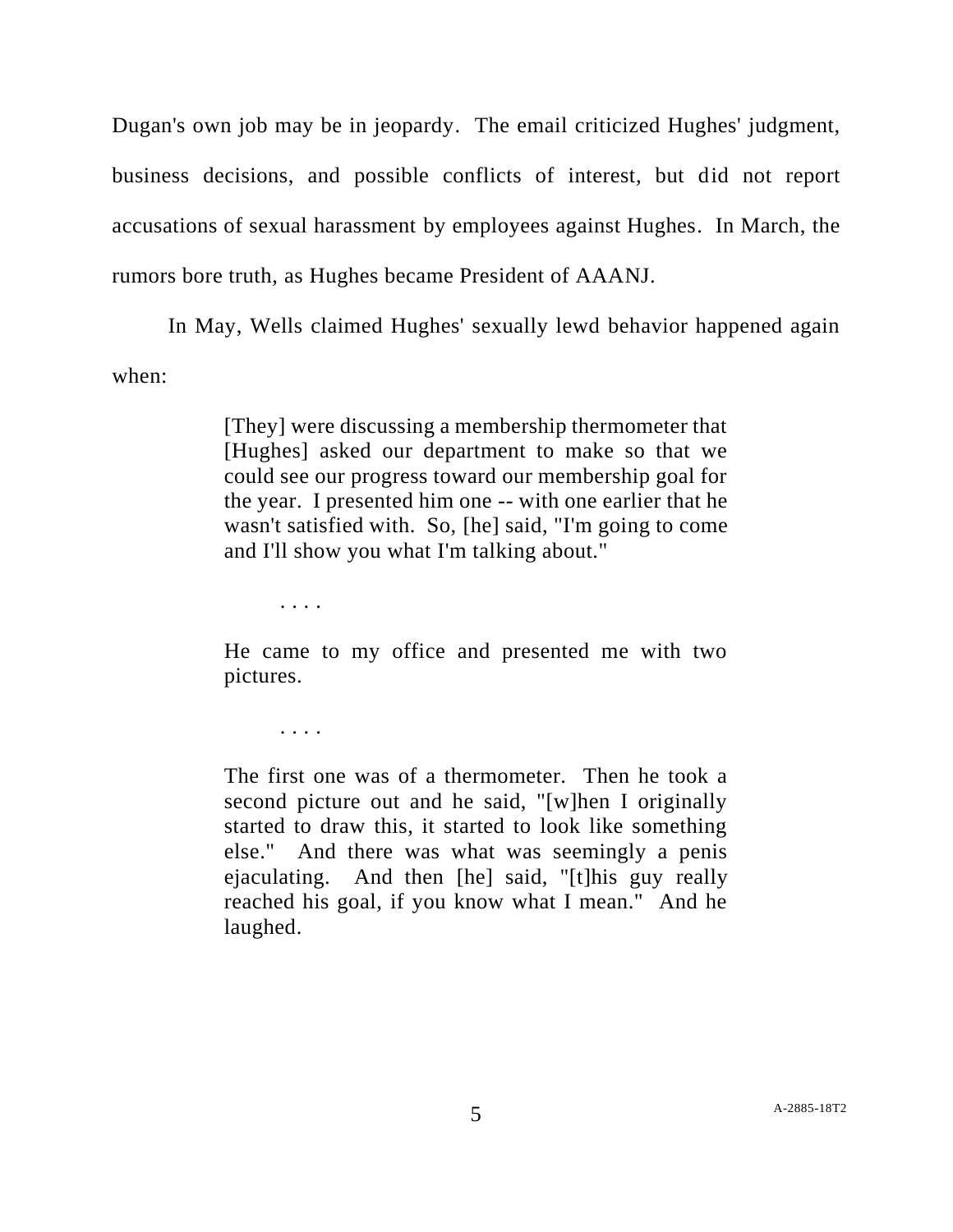Wells stated she balled the picture up and threw it in a garbage can. She later retrieved it and presented it to Dugan, telling him she couldn't "keep doing this." Dugan told her he would "take care of it."

On July 1, Wells was promoted to Director of Marketing. Later that same month, she contended Hughes inappropriately felt up her leg when the two were momentarily talking alone in a breakroom. Wells stated the next morning she reported the incident as well as the penis drawing incident to Kathy D'Amico, AAANJ's HR Manager. Wells alleges she was told HR could not do anything about Hughes' behavior because HR reported to him. Dugan also discussed an incident where Hughes touched Wells' leg, stating he was present, but he couldn't recall where the incident took place.<sup>3</sup> He believed Wells probably informally complained about the incident without filing a formal complaint.

Wells contended another incident took place on July 16. She was conducting a meeting with two other employees while sitting on a folding table facing the door when Hughes walked into the room asking "[i]s that an invite[]" while raising an eyebrow and making a thrusting motion with his pelvis. Wells

<sup>&</sup>lt;sup>3</sup> In her deposition, however, Wells stated nobody else was present during the incident.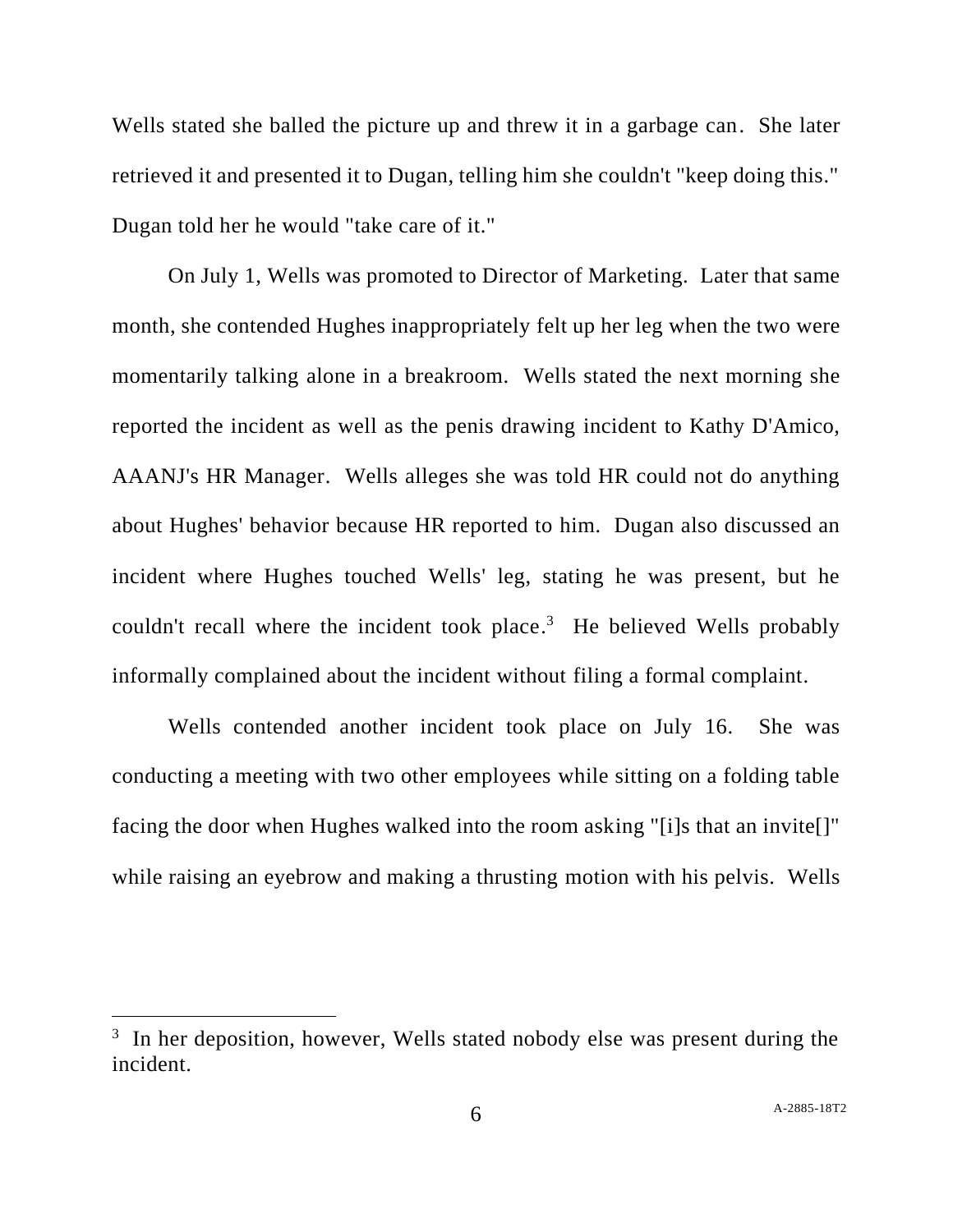maintains she jumped off the table and promptly adjourned the meeting. Dugan acknowledged Wells told him about this incident and he told her to document it.

A week later, on July 22, Wells stated she advised D'Amico and her assistant about the many instances that Hughes sexually harassed her. D'Amico, Wells recalled, reiterated that HR had no authority to address her complaints against Hughes, suggesting there was nothing HR could do about his behavior.

#### B. Reassignment/Resignation

Sometime in April 2016, Wells claims she advised Dugan that Hughes told her he cosigned a student loan for the daughter of an AAANJ board member. Wells thought this was inappropriate and possibly contrary to the company's conflicts of interest policy. Dugan, agreeing with her, advised Shotmeyer of the situation.

When Wells was later confronted in her office by an upset Hughes who threatened to "write [her] up for missing an e-mail," she informed Dugan. Dugan, according to Wells, advised her the confrontation was caused "because the matter of a student loan was either going to be discussed or had been discussed with the board, and he's really pissed off at you and at me." However, there is no official indication if the AAANJ Board of Directors addressed the allegation or determined whether Hughes violated company policy.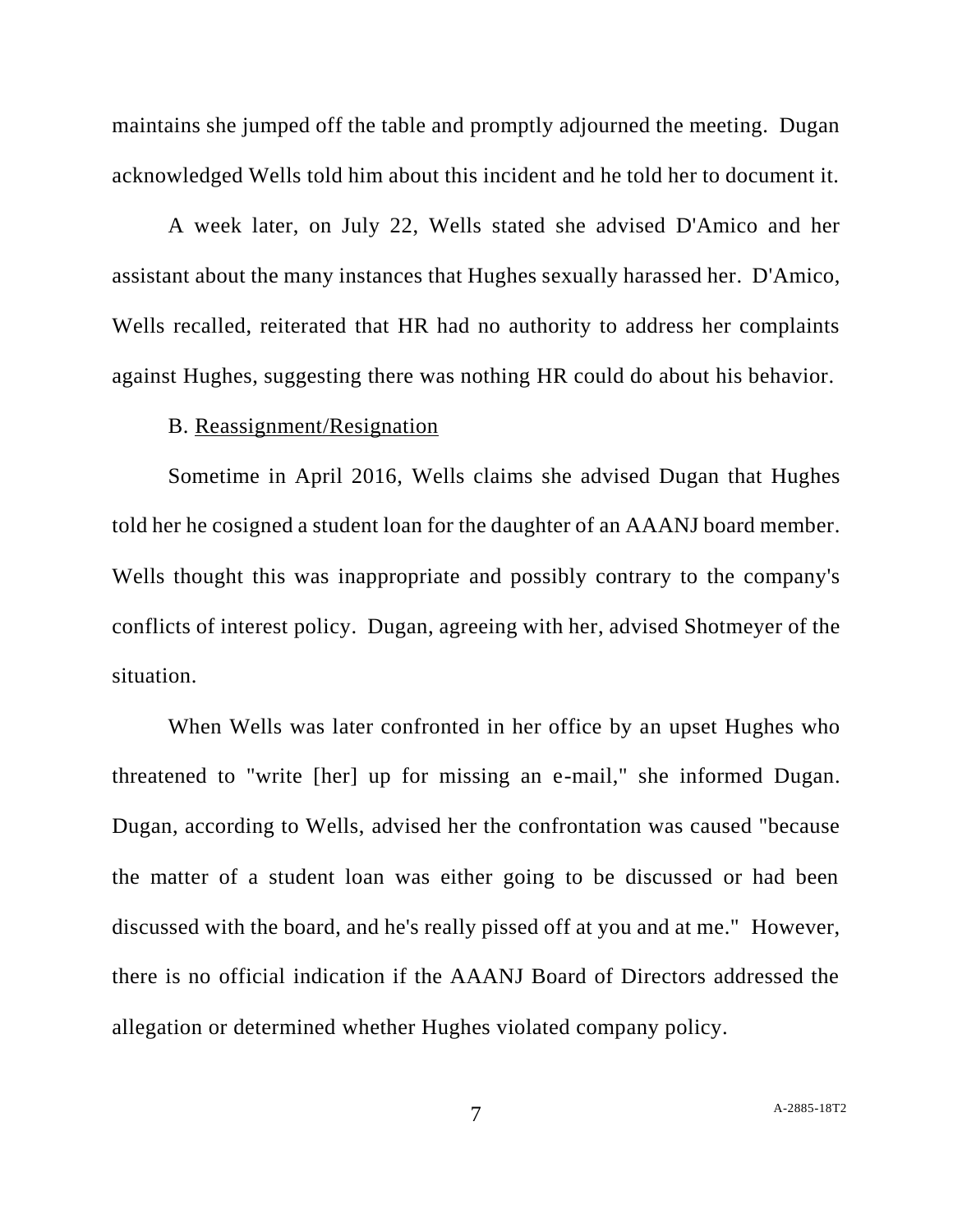In May, Wells contended she made a complaint against a co-worker, Jim

Pereira. She explained:

Pereira was told through whatever means . . . that they were demoting him and making me the vice-president of marketing and the branches, basically phasing him out as they had done with a few other managers. He became very, very upset about that despite . . . Dugan and myself telling him . . . it's not true. . . . As a result our dynamic shifted considerably. I don't know what happened other than that, but our dynamic shifted considerably, and it became a situation where we just had trouble working together. We were in meetings where [Hughes] had to literally tell him he had to behave professionally towards me because he was very nasty to me. It's documented. It turned into a very nasty situation, because it became the tenured legacy employees versus the new employees, and that was the environment.

After Wells was confronted by Hughes about missing an e-mail, she claimed she was placed under the supervision of Pereira as retaliation for reporting Hughes' co-signing of the student loan. In a June 8 email to Hughes, Wells sought clarification of any changes to her role and the impact on her ability to work from home, which was a condition upon which she accepted employment with the company. That same day, she also complained about the reassignment in an email to Shotmeyer; expressing her concern she would be required to report to Pereira, who is "historically combative and hostile towards" her and is "routinely unprofessional." In an email to Wells the next day, Hughes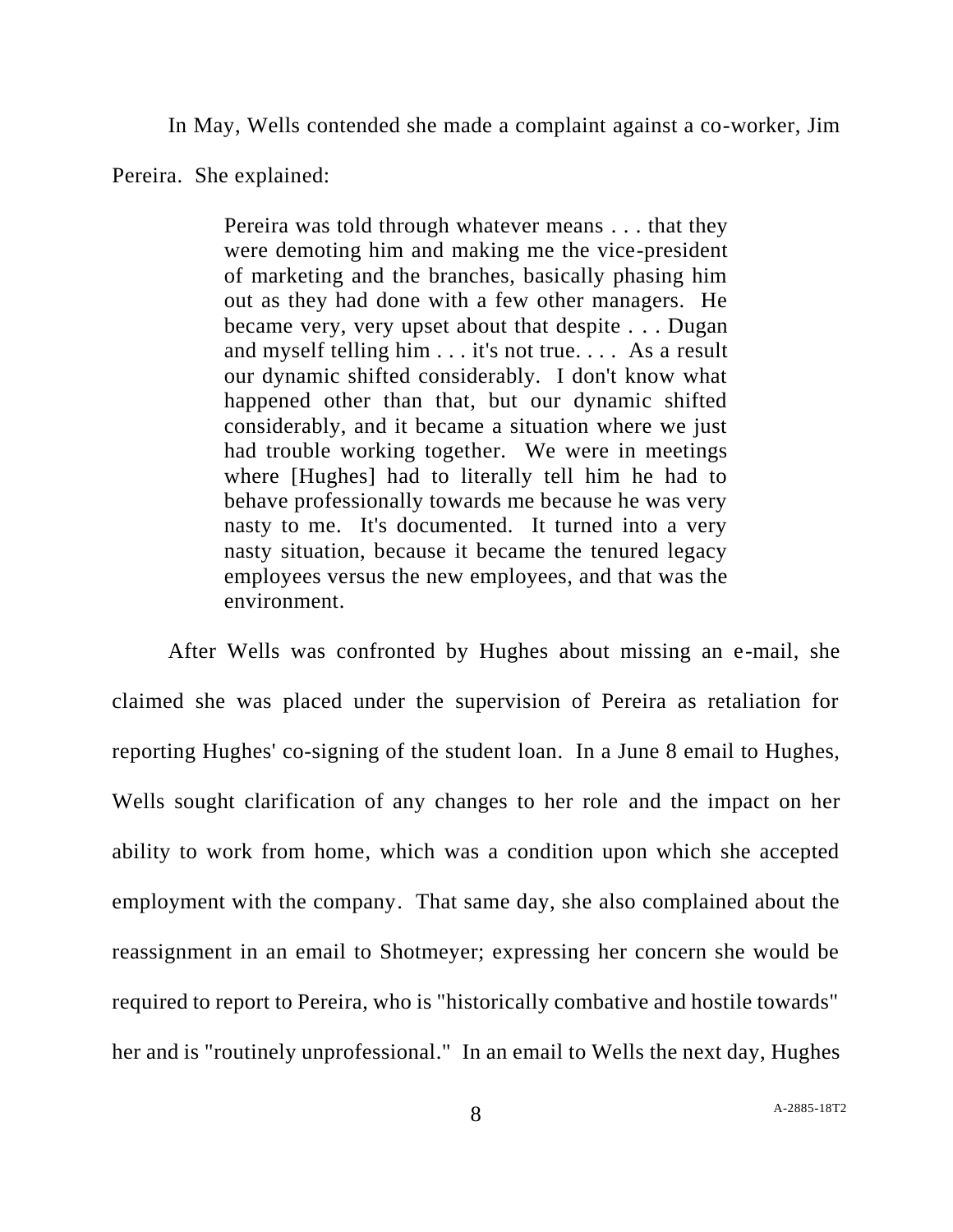informed her there would be no change in her role, but as far as her working remotely, he would need to determine if there was any such agreement with her old supervisors, including Dugan, to work from home, and he would discuss the matter with her when she returned.

Wells never reported to Pereira. On June 10, she gave notice she was taking a leave of absence, retroactive to June 7, due to a serious health condition. Over a month later, her counsel notified Shotmeyer she was anticipating filing a lawsuit due to the hostile work environment created by Hughes' sexually lewd conduct and his retaliation to her complaints regarding his conduct. On November 25, Wells resigned from AAANJ.

After Wells notified Shotmeyer she was planning to file suit, AAANJ's counsel interviewed Dugan, asking him if he believed from his sexual harassment training that Hughes had sexually harassed plaintiff.<sup>4</sup> Dugan responded:

> I'm not sure I don't know – part of the reason I hesitate is because I'm foreseeing something else happening to me where I'm not going to have a job now because I again spoke up against [Hughes] so it gives me some pause to be honest with you in three weeks away I'm

<sup>&</sup>lt;sup>4</sup> The interview was apparently surreptitiously recorded by Dugan and provided to plaintiff's counsel after Dugan was served with a subpoena.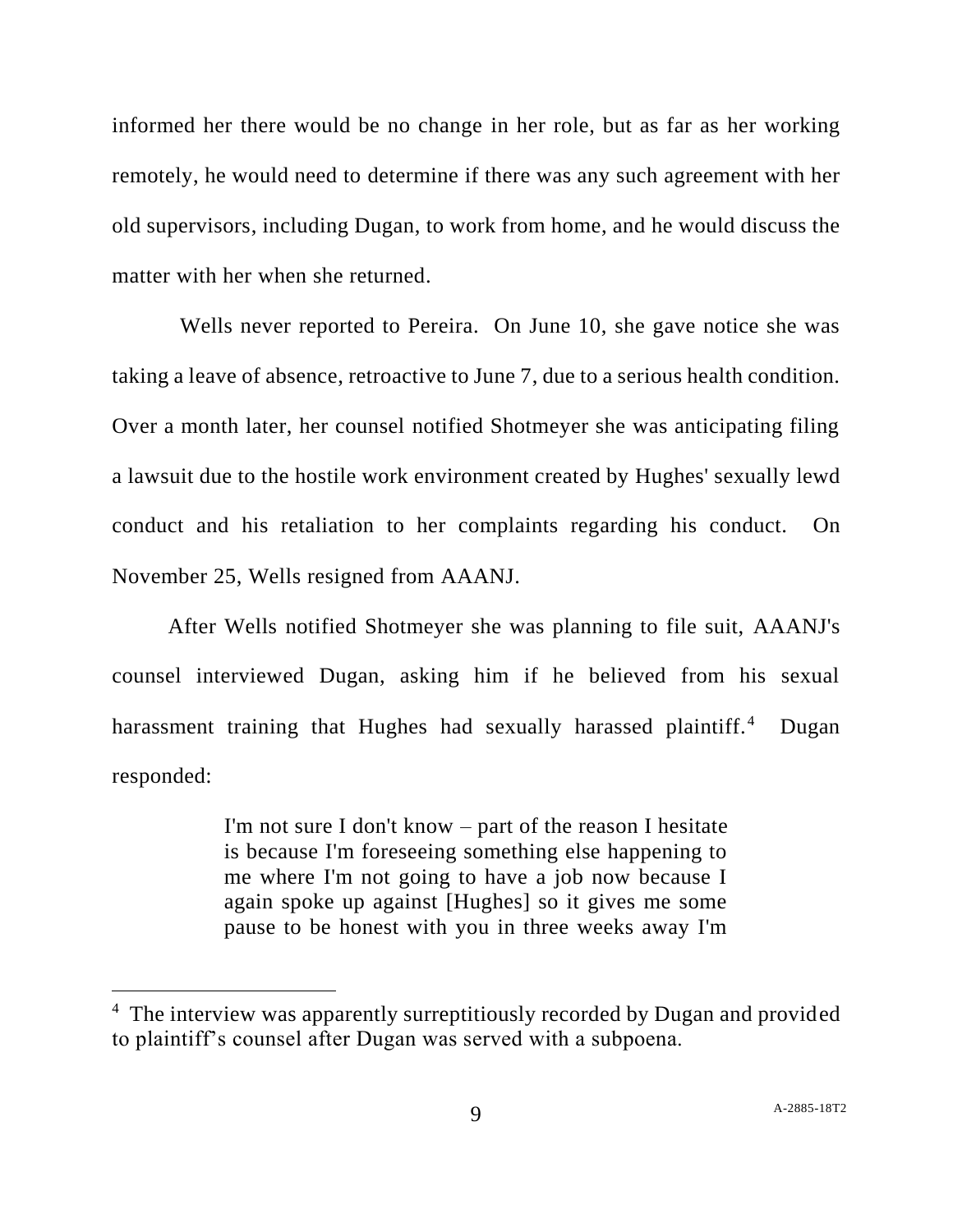having another baby and I've already had enough I'm not interested in losing my job now.

. . . .

It's I mean I don't know.

. . . .

I'm hesitant to answer.

Dugan's employment at AAANJ eventually ended; the record does not indicate when or why.  $5$ 

# C. AAANJ'S Investigation

In September 2016, the same month Wells filed her lawsuit, AAANJ's counsel investigated her allegations. Dugan was interviewed regarding his knowledge about Wells' complaints, and he acknowledged knowing about the penis drawing incident but was not sure when it happened. He claimed he advised Wells to document her complaint in a formal memo, but she did not do

<sup>&</sup>lt;sup>5</sup> On December 6, 2017, Dugan filed a five-count complaint in the Law Division against defendants alleging claims for hostile work environment, retaliation, failure to accommodate, and aiding and abetting under the LAD, and intentional infliction of emotional distress. The complaint was removed to the District Court of New Jersey, but later remanded back to the Law Division. After initially ordering Dugan's complaint and Wells' complaint be consolidated if it was sent back to state court, the trial judge reconsidered his order following the remand and did not consolidate the complaints.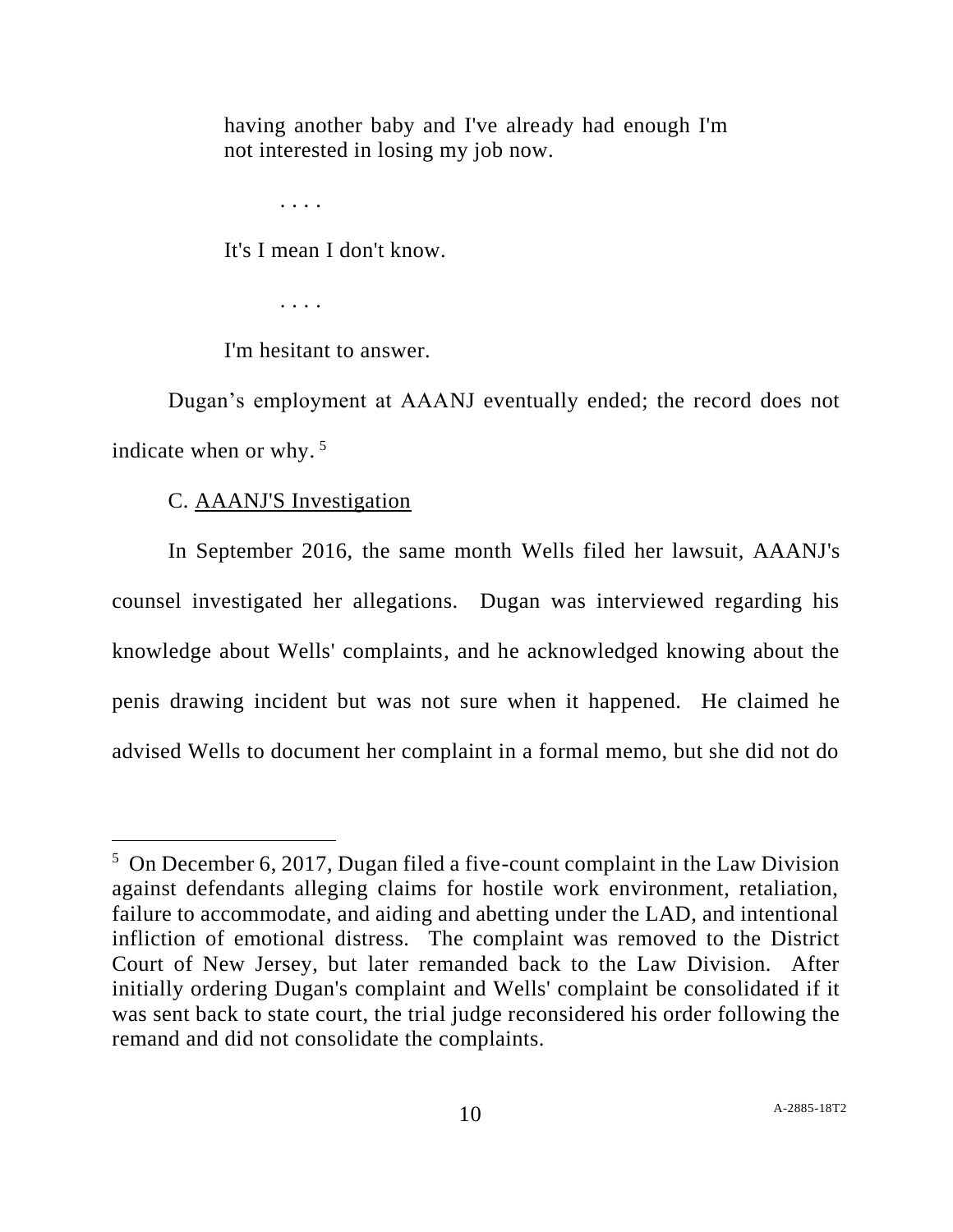so. He said he reported the incident to D'Amico, who told him there was nothing she could do because HR reported to Hughes in his capacity as company President.

Dugan stated he was asked by Shotmeyer if he knew anything about the concerns regarding Hughes' behavior towards women in the office because Hughes had propositioned a woman contractor with the company to "go to his place." Dugan said he told Shotmeyer about the incidents regarding L.C. and the penis drawing.

## II.

On September 22, 2016, Wells filed a three-count complaint against defendants alleging gender/sexual harassment and sexual discrimination in violation of the LAD, and retaliation in violation of the CEPA.

On January 12, 2018, Wells moved for an order granting leave of court "to propound interrogatories outside of Forms A, B, and C . . . in a manner consistent with the interrogatories propounded by the [d]efendants and responded to by . . . [her]." In her merits brief, Wells contends she "requested the [p]roduction of [d]ocuments from . . . [d]efendants which included any documents or statements made by any witnesses to the alleged harassment."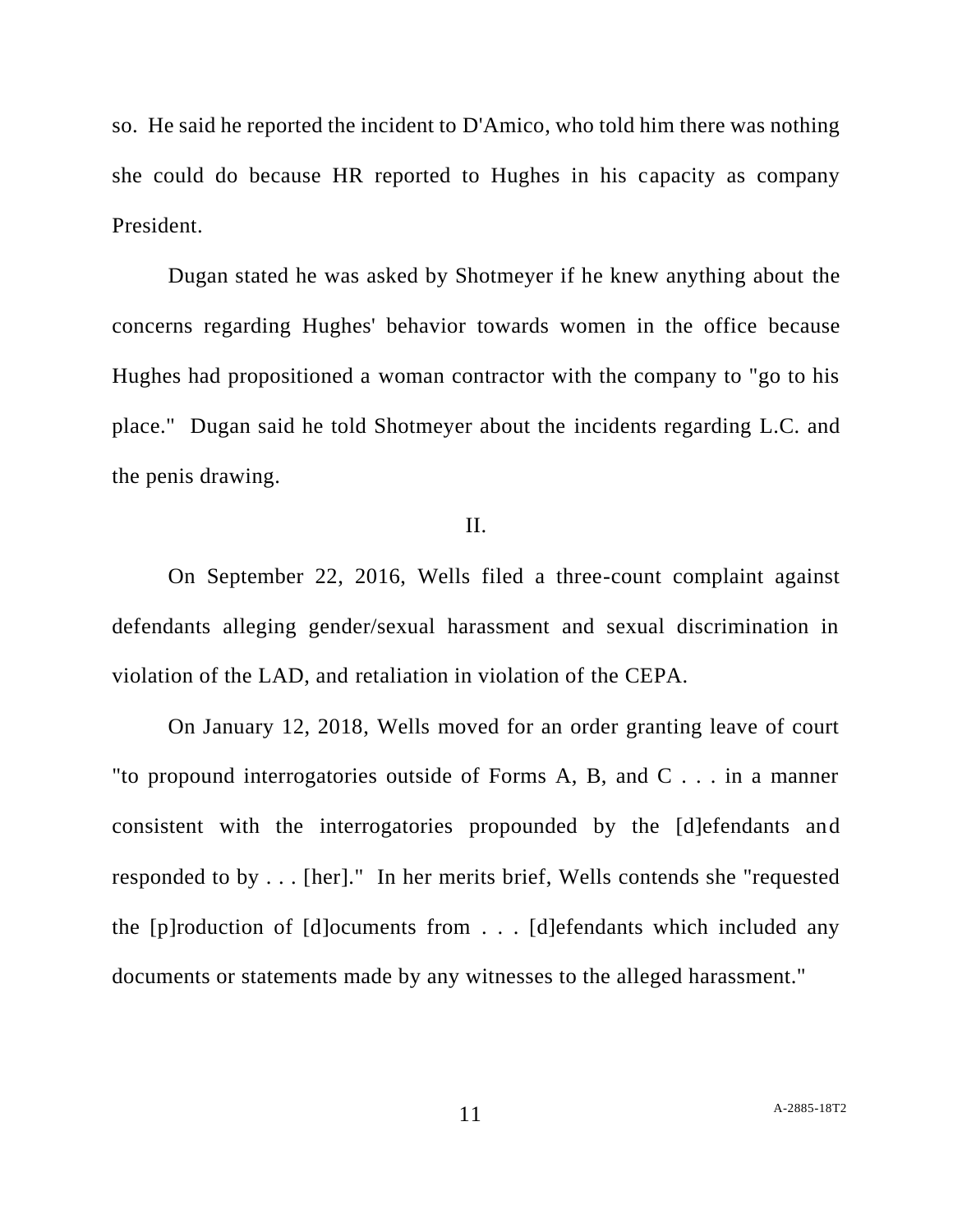Defendants responded to Wells' request for documents with general objections and limitations, noting that any documents they had were privileged, and "following a thorough review by outside legal counsel for . . . AAA[NJ], . . . which was conducted in anticipation of litigation . . . it was concluded that the allegations made by [Wells] were entirely false."

Despite Wells' request to extend discovery ninety days, discovery ended on July 31 and her counsel still sought responses to incomplete discovery. Wells specifically sought defendants' counsel's investigative materials to determine whether the company breached its duty to perform an adequate investigation. Defendants' counsel advised she would not be responding to discovery requests because discovery had ended, and investigation documents were the work of outside counsel hired in anticipation of defending against Wells' lawsuit.

With trial scheduled for October 22, defendants moved for summary judgment on August 24. The trial date was adjourned pending the Civil Presiding Judge's ruling on Dugan's motion to consolidate his and Wells' complaints. On July 27, Wells submitted a letter to the trial judge requesting the discovery end date be extended by ninety days if the court decided to consolidate her complaint with Dugan's complaint against AANJ, pursuant to its February 2, 2018 order. After summary judgment oral argument on October 15,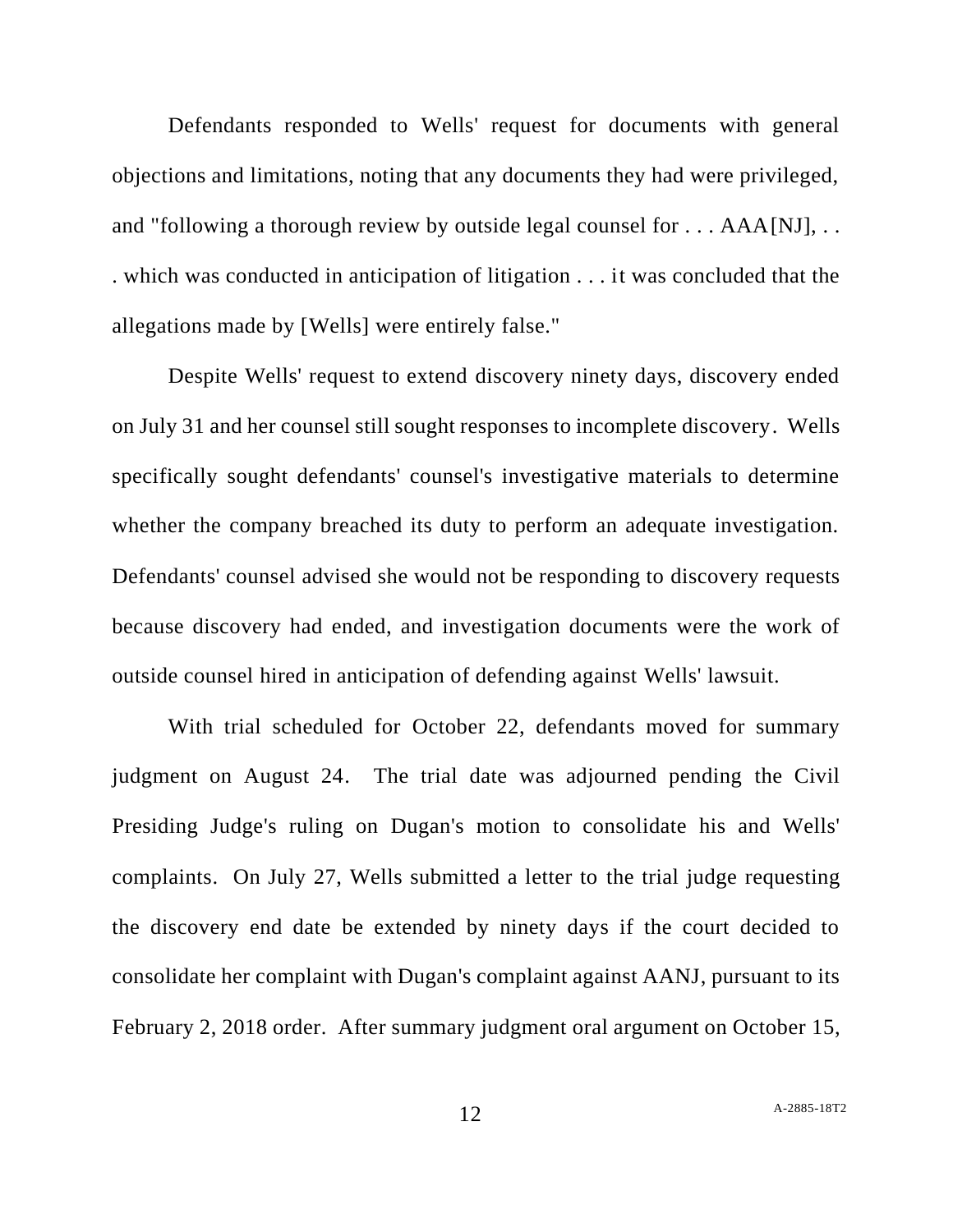the judge reserved decision pending the rulings on the consolidation motion. The Civil Presiding Judge denied Dugan's motion to consolidate on October 26.<sup>6</sup>

On November 28, the judge entered an order and placed his oral decision on the record, granting summary judgment dismissal of Wells' complaint. Beyond mentioning the LAD and the CEPA, the judge's decision did not cite any law. In dismissing Wells' LAD hostile work environment sexual harassment claim, the judge stated she was required to prove retaliatory action and failed to do so because she had effectively quit her job rather than report to her new supervisor, Pereira. The judge determined Wells failed to establish her employment conditions met that standard. Regarding Wells' request<sup>7</sup> to compel discovery and have the judge conduct an in camera inspection of AAANJ's counsel's investigation documents, the judge determined it was immaterial because continued discovery to prove she was sexually harassed would not have overcome her failure to show an adverse employment action.

Wells later moved for reconsideration, arguing she was not required to prove she suffered an adverse employment action as a prima facie element of

<sup>&</sup>lt;sup>6</sup> Dugan's motion for reconsideration was denied on December 6.

<sup>&</sup>lt;sup>7</sup> Wells request was presented to the trial judge in her opposition to summary judgment.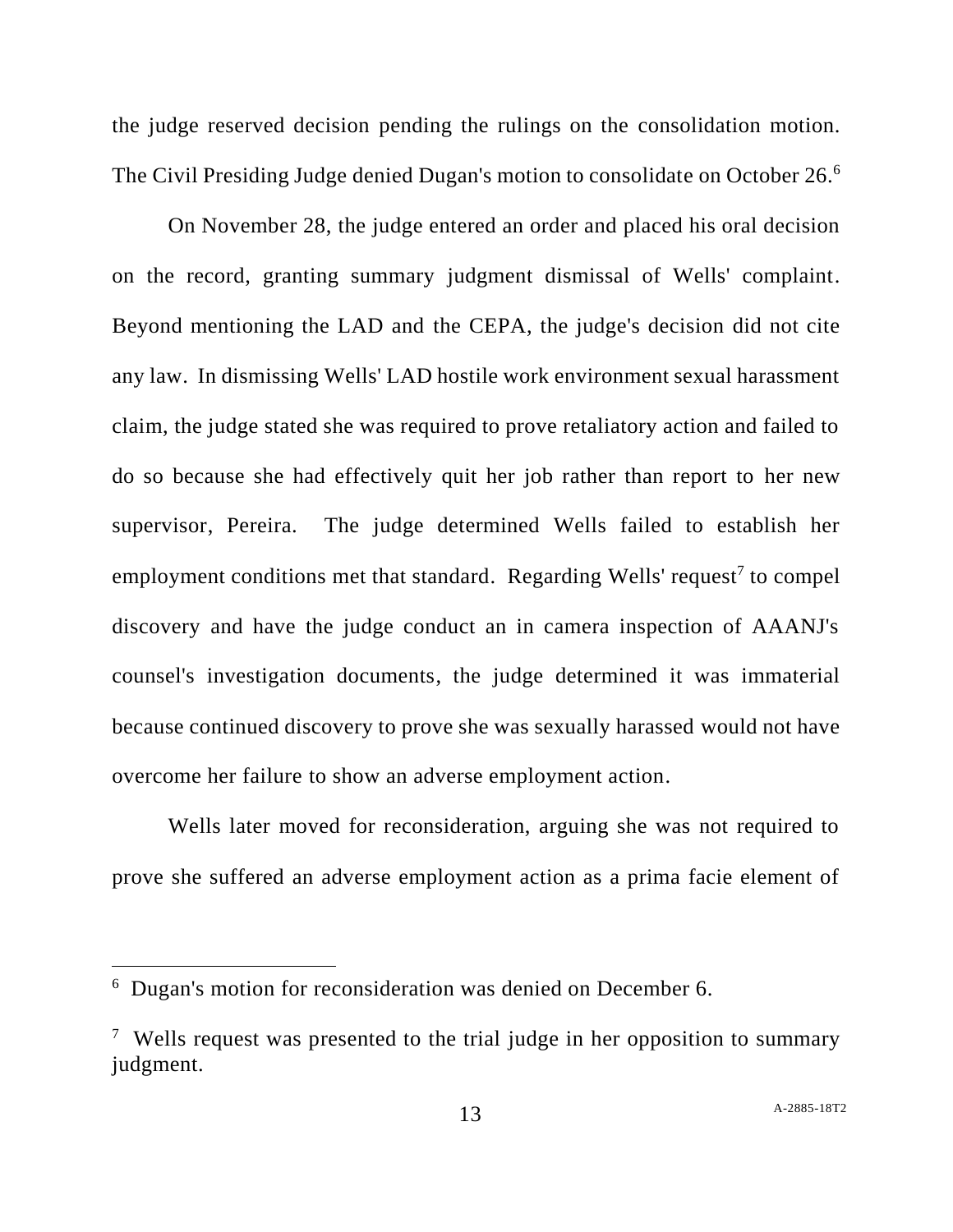her LAD hostile work environment sexual harassment claim. After oral argument, the judge issued his oral decision denying reconsideration. The judge initially pointed out there was a question concerning whether the motion was filed within the twenty-day requirement of Rule 4:49-2, but rather than deciding the motion on procedural grounds, he addressed the merits of the motion.<sup>8</sup> He then stated "looking at the allegations, giving [Wells] the benefit of assuming these allegations to be accurate, I don't believe that the allegations reflect conduct on the part of . . . defendant[s] that is sufficiently severe or pervasive to allow a reasonable jury to conclude that there was a hostile work environment." The judge also maintained he didn't believe Wells "demonstrated anything that would suggest that an adverse employment action was taken."

#### III.

We address Wells' arguments on appeal in the order presented. Before doing so, we point out her last argument – that the trial judge erred in denying her motion for reconsideration – need not be addressed because the argument and law pertaining to that motion are fully addressed in resolving her

<sup>&</sup>lt;sup>8</sup> Wells contended she attempted to file a motion for reconsideration on December 18 but was prevented from doing so by the eCourts system. In a letter to the court dated December 21, Wells explains the submission issue, and advises the motion was filed as a new matter with a comment to reference the preexisting case.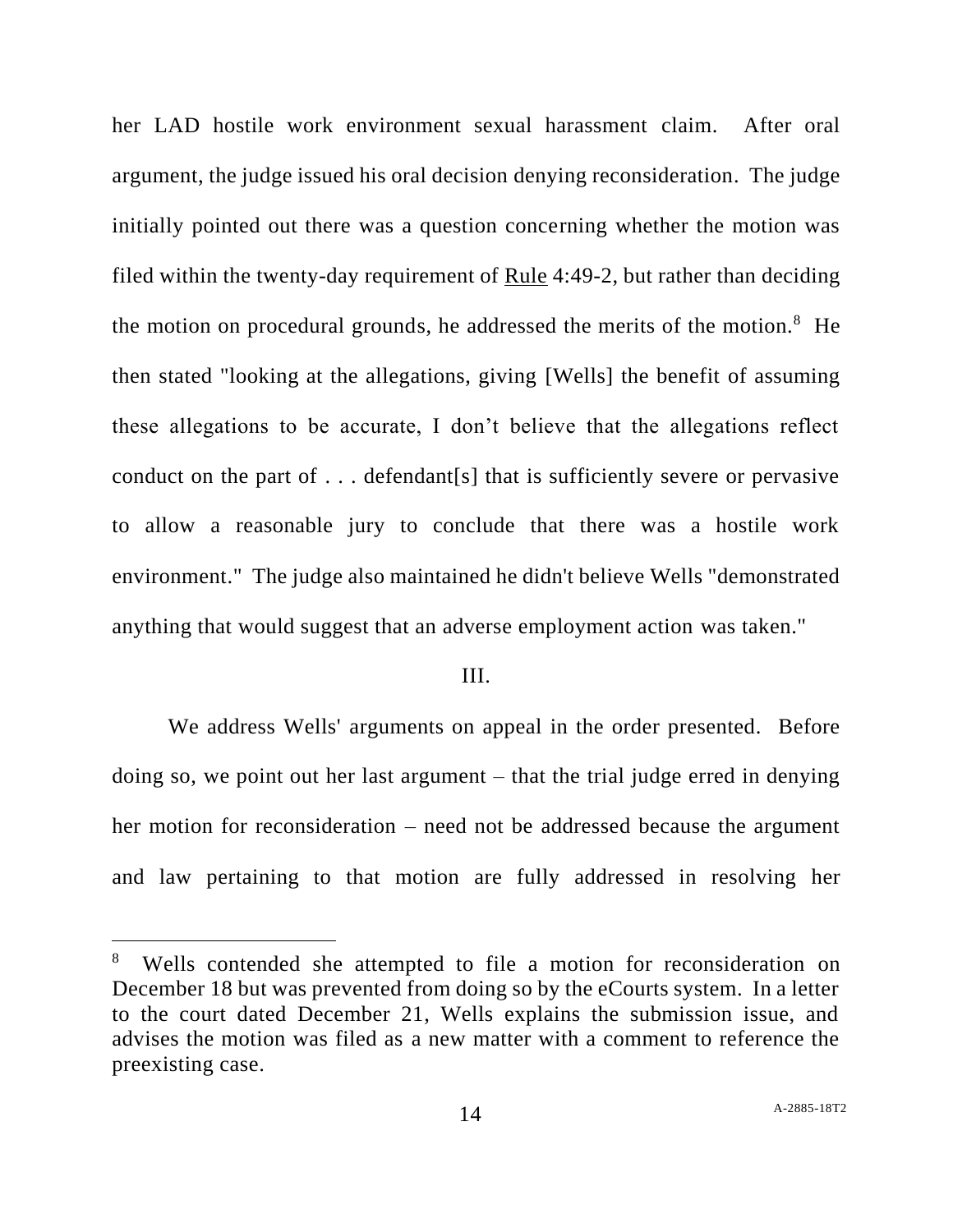contentions related to the judge's initial decision granting summary judgment to defendants.

#### $A<sub>1</sub>$

#### Hostile Work Environment Claims

Wells argues the judge misinterpreted the LAD as articulated in Lehmann v. Toys 'R' Us, Inc., 132 N.J. 587, 601 (1993) and its progeny, in dismissing her hostile work environment sexual harassment claim. Specifically, the judge wrongly determined she was required to show she "in any way suffer[ed] adverse employment retaliatory activity at the hands of . . . defendant[s,]" and wrongly applied the more rigorous "severe and pervasive" test required to prove a constructive discharge allegation, instead of the "severe and pervasive" test needed to sustain a hostile work environment sexual harassment claim under the LAD. Citing Shepherd v. Hunterdon Developmental Ctr.,174 N.J. 1, 26-29 (2002), Wells contends the judge's application of the more rigorous "severe and pervasive" test for constructive discharge claims compared to sexual harassment claims, runs contra to how courts should address both claims when found in the same case. She argues that in Shepherd, our Supreme Court explained even when there is an absence of "severe and pervasive" facts to prove constructive discharge, facts may still exist to sustain a hostile work environment claim. Ibid.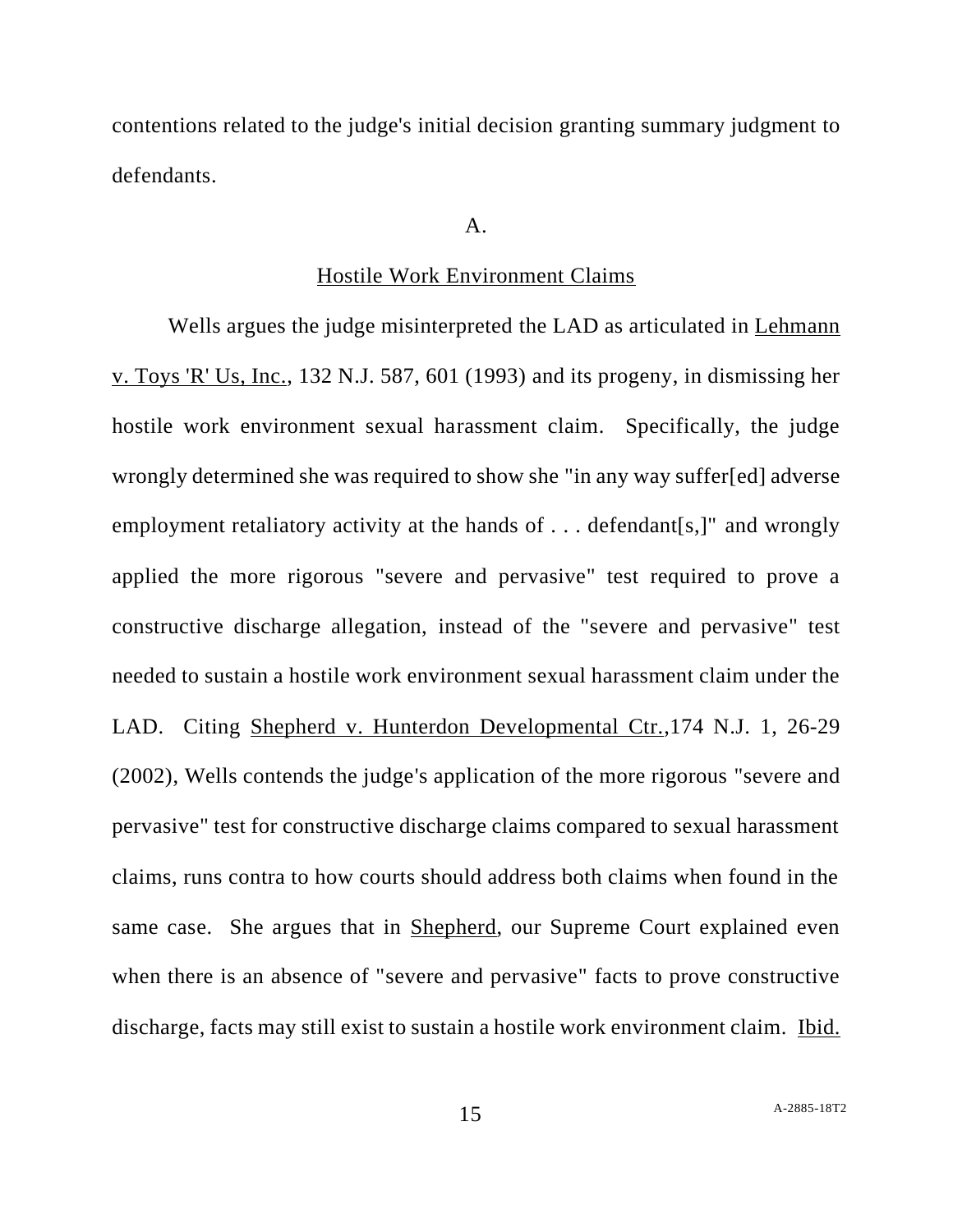Defendants contend Hughes' conduct was not severe or pervasive enough to be actionable under the LAD. Citing Godfrey v. Princeton Theological Seminary, 196 N.J. 178, 183-88, 199 (2008) (holding repeated date requests and small gift offerings by elderly tenant of the Seminary's apartment to two Seminary students did not involve the type of conduct actionable under the LAD), they contend Hughes' alleged behavior, at worst, would be considered "offensive utterances" that reflect a lack of workplace decorum. Under the circumstances here, such a defense is without merit.

The LAD is remedial legislation enacted to prohibit unlawful employment practices and discrimination in the form of harassment, "based on race, religion, sex, or other protected status, that creates a hostile work environment." Lehmann, 132 N.J. at 601; see N.J.S.A. 10:5-12(a). The LAD provides:

> It shall be an unlawful employment practice, or, . . . an unlawful discrimination:

> a. For an employer, because of . . . sex . . . of any individual . . . to bar or to discharge . . . from employment such individual or to discriminate against such individual in compensation or in terms, conditions or privileges of employment[.]

[N.J.S.A. 10:5-12(a).]

As our Supreme Court pointed out in Lehmann, the LAD does not contain any provision specific to sexual harassment, and "[t]he legislative history of the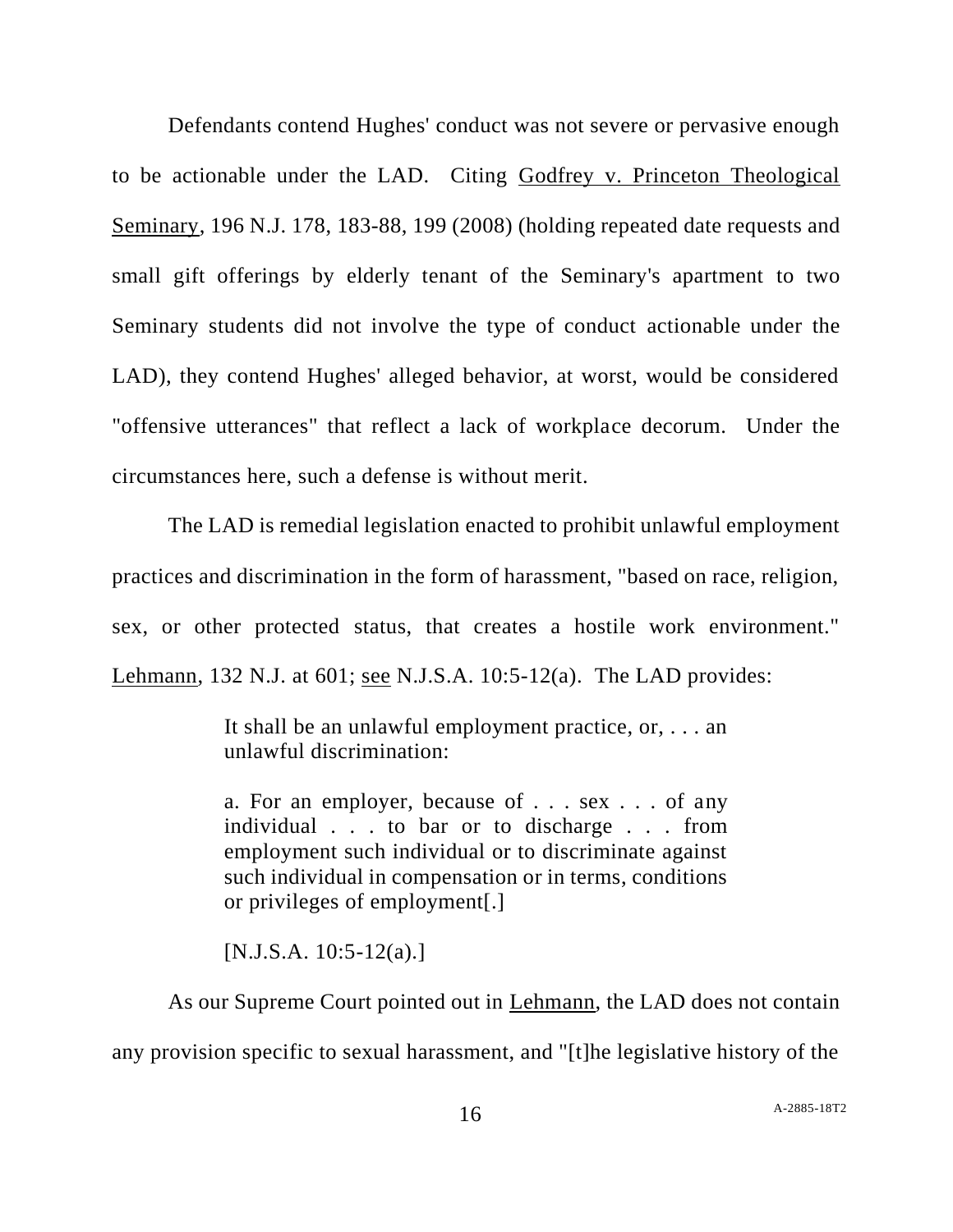LAD is silent on" the subject. 132 N.J. at 600. However, noting the LAD closely tracks its federal counterpart, Title VII of the Civil Rights Act of 1964, the Court held "[s]exual harassment is a form of sex discrimination that violates . . . the LAD." Id. at 600-01 (citing Meritor Sav. Bank v. Vinson, 477 U.S. 57 (1986); Erickson v. Marsh & McLennan Co., 117 N.J. 539, 555–56 (1990)). The "[l]oss of a tangible job benefit is not necessary for a hostile work environment claim because the harassment itself affects the terms of conditions of employment." Shepherd, 174 N.J. at 28.

To prove a hostile work environment sexual harassment claim under the LAD, a plaintiff must show:

> [T]he complained-of conduct (1) would not have occurred but for the employee's gender; and it was (2) severe or pervasive enough to make a (3) reasonable woman believe that (4) the conditions of employment are altered and the working environment is hostile or abusive. When the harassing conduct is sexual or sexist in nature, as when a plaintiff alleges that she has been subjected to sexual touchings or comments, the first element will automatically be satisfied. However, a LAD plaintiff is also compelled to prove that the harassing conduct, not its effect on the plaintiff or on the work environment, was severe or pervasive. To satisfy the third and fourth factors, a LAD plaintiff must show that her working conditions were affected by the harassment to the point at which a reasonable woman would consider the working environment hostile.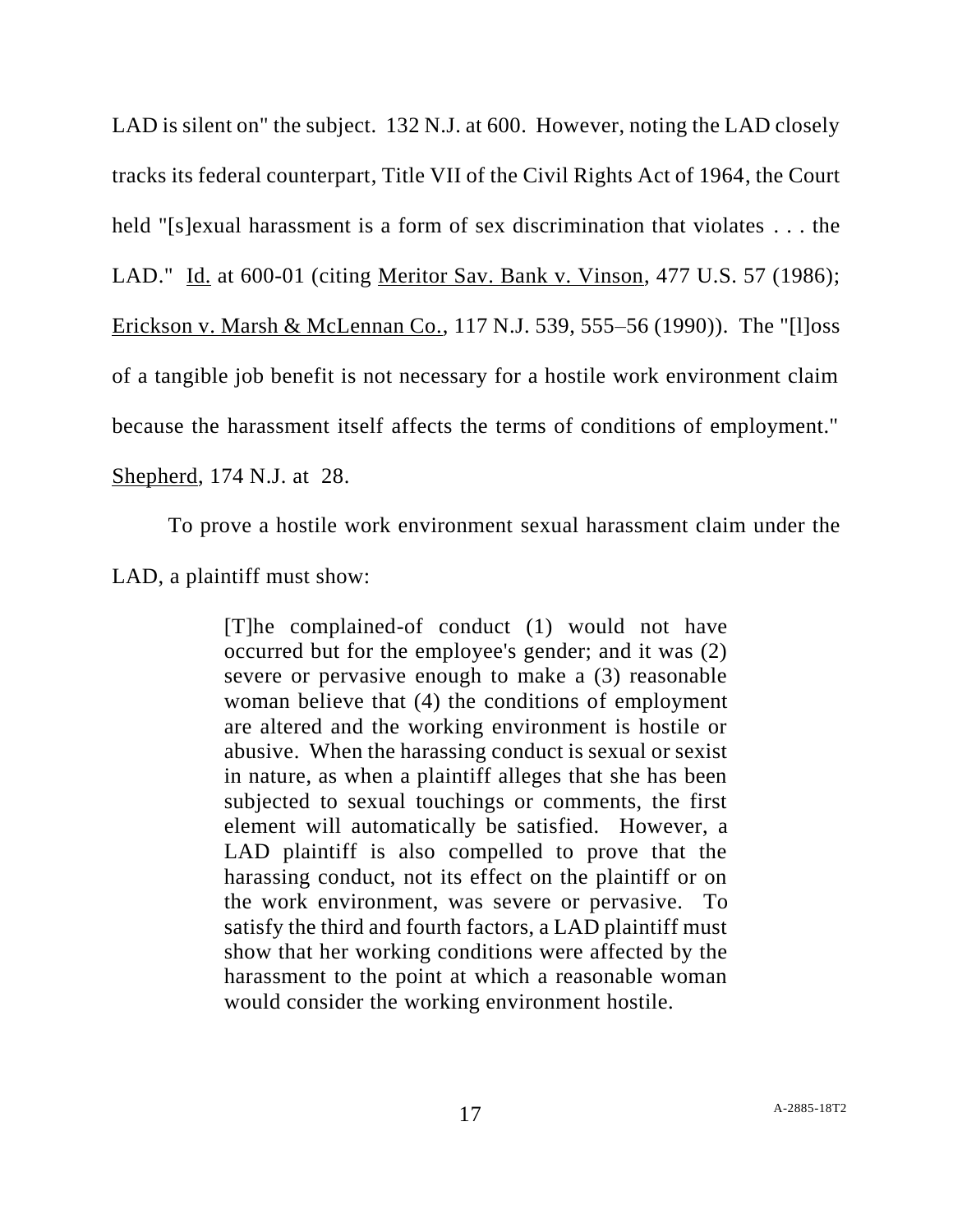# [Griffin v. City of E. Orange, 225 N.J. 400, 413-14 (2016) (citations and quotation marks omitted).]

The first element is satisfied by Wells because she alleged she was subject to sexual touching and lewd comments. As to elements two through four we review them interdependently because "[o]ne cannot inquire whether the alleged conduct was 'severe or pervasive' without knowing how severe or pervasive it must be." Lehmann, 132 N.J. at 604. Wells must thus show the conduct was "severe or pervasive enough to make a reasonable woman believe that the conditions of employment are altered and her working environment is hostile." Ibid. In considering the severity and pervasiveness of the conduct, we are instructed to "consider the cumulative effect of the various incidents, bearing in mind 'that each successive episode has its predecessors, that the impact of the separate incidents may accumulate, and that the work environment created may exceed the sum of the individual episodes.'" Id. at 607 (quoting Burns v. McGregor Elec. Indus., Inc., 955 F.2d 559, 564 (8th Cir. 1992)).

Although case law regarding specific conduct which rises to actionable sexual harassment under the LAD is sparse, Lehmann, 132 N.J. at 595-97, and Griffin, 225 N.J. at 406, both describe unwanted kissing and sexual advances rising above the sexual and crass jocular behavior described by Wells. In Baskerville v. Culligan Int'l Co., 50 F.3d 428, 430-31 (7th Cir. 1995), a Title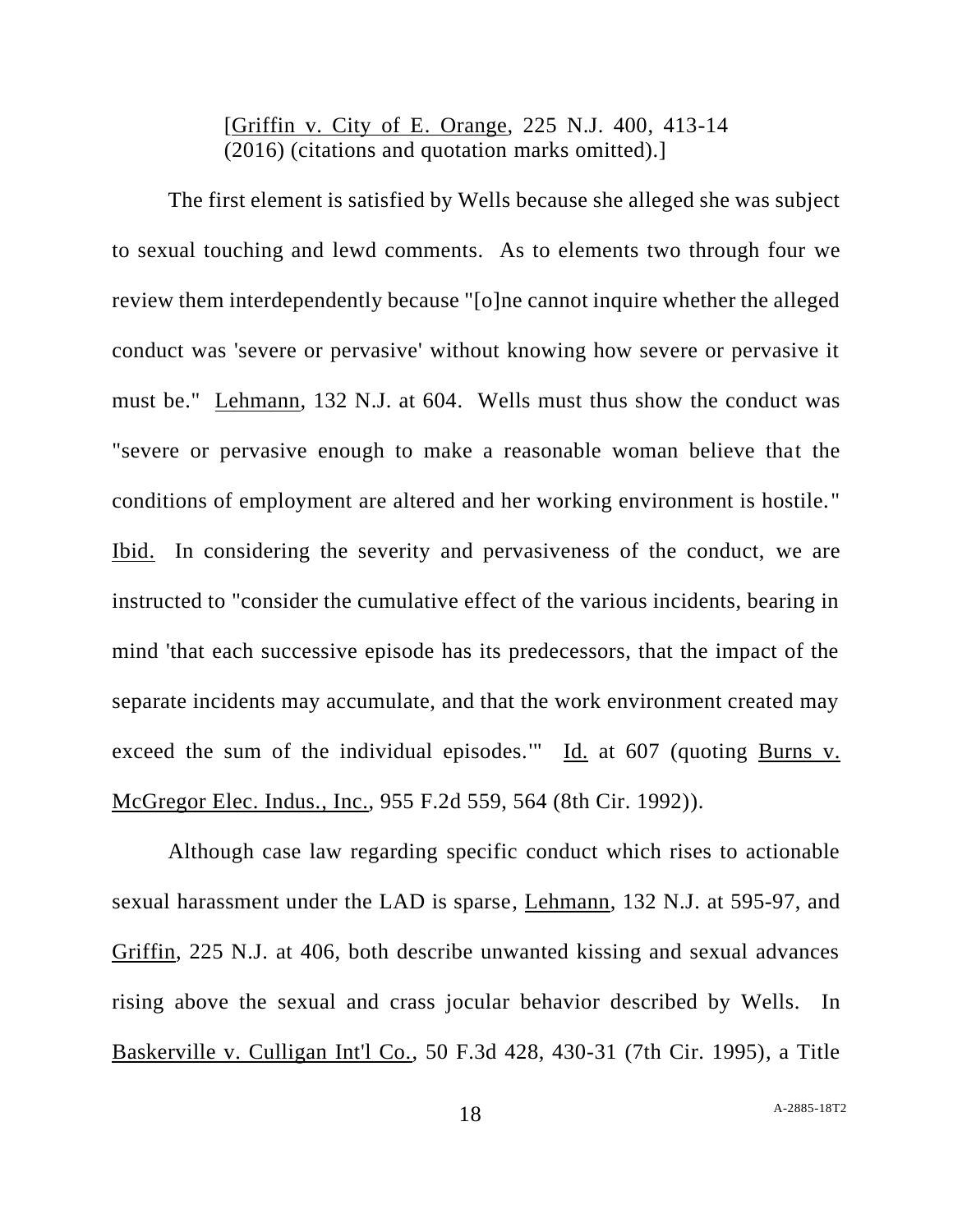VII sexual harassment case, the Seventh Circuit Court of Appeals provides that close calls regarding whether conduct constitutes a severe and pervasive hostile work environment should be a question for a jury, declaring:

> [T]he line that separates the merely vulgar and mildly offensive from the deeply offensive and sexually harassing. It is not a bright line, obviously, this line between a merely unpleasant working environment on the one hand and a hostile or deeply repugnant one on the other; and when it is uncertain on which side the defendant's conduct lies, the jury's verdict, whether for or against the defendant, cannot be set aside in the absence of trial error.

[(citations and quotations omitted).]

In that same vein, our Supreme Court has held, in hostile work environment cases, whether rude and obnoxious behavior is severe or pervasive enough to be actionable, is a jury question, precluding summary judgment. See Cutler v. Dorn, 196 N.J. 419, 436 (2008) (finding whether anti-Semitic jokes and remarks made by co-workers to a Jewish police officer were severe or pervasive enough to be actionable under the LAD was properly heard by a jury).

Viewing Wells' allegations as true under our summary judgment standard, Holmes v. Jersey City Police Dep't, 449 N.J. Super. 600, 602-03 (App. Div. 2017), she accused Hughes of: (1) telling her to admire L.C.'s breasts when she saw L.C. at a convention; (2) asking her after the convention what she thought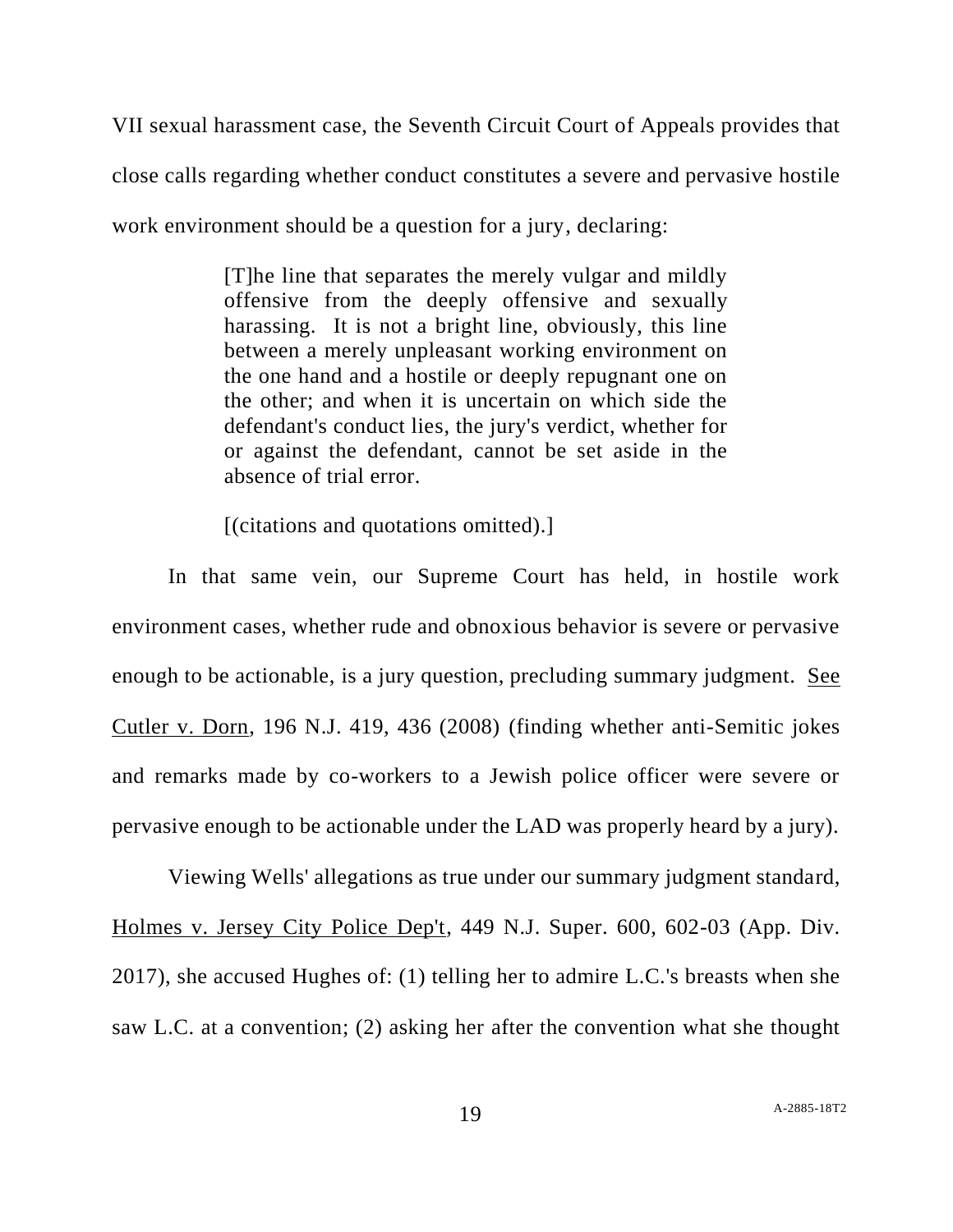of L.C's breasts; (3) stating he admired the breasts a bikini-clad woman he showed her on his computer, and asking her how her breasts compared with the woman's breasts; (4) showing her a picture he drew simulating an ejaculating penis; (5) touching her leg inappropriately when they were in a breakroom; and (6) walking into a room where she was sitting on the edge of a desk surrounded by colleagues, and making a thrusting motion with his pelvis, after raising an eyebrow and asking if her position was an invite. We conclude a jury should decide if such alleged conduct over the course of two-and-a-half-years is deeply offensive and sexually harassing enough to make a reasonable woman believe her workplace environment is hostile. Wells did not have to prove that her employment was adversely affected beyond the fact that Hughes' behavior was severe and pervasive sexual harassment. Thus, the judge erred in finding Wells did not prove a prima facie LAD claim to avoid summary judgment.

#### B.

#### Direct/Vicarious Liability as to AAANJ and Shotmeyer

In determining Wells' LAD claims should be dismissed on summary judgment grounds because she failed to prove an adverse employment action, the judge did not rule on whether AAANJ and Shotmeyer could be held negligent and reckless for having poor policies and procedures or vicariously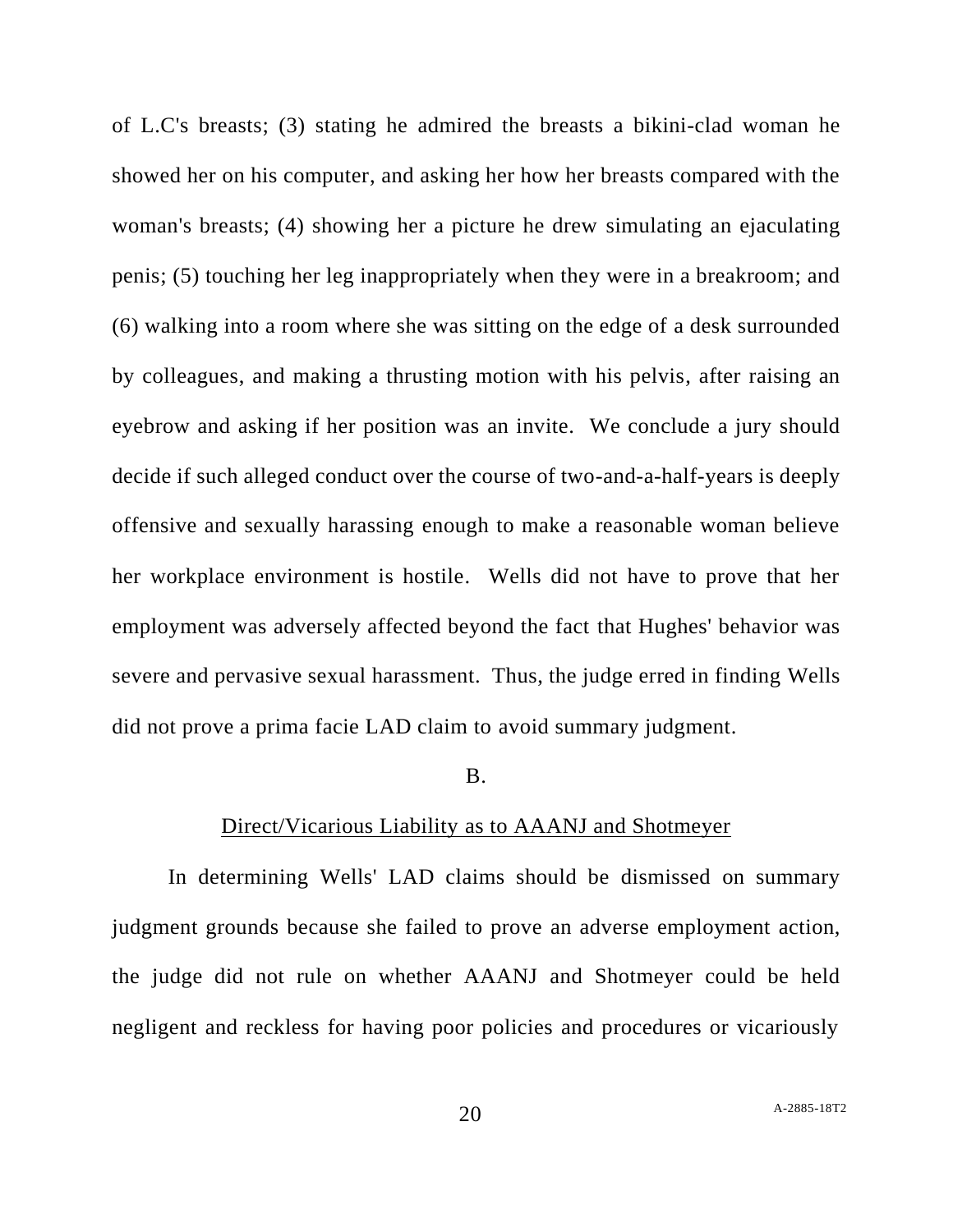liable for Hughes' conduct. Under certain circumstances, in accordance with Rule 2:10-5, we "may exercise such original jurisdiction as is necessary to the complete determination of any matter on review." Because our review is de novo, and the issue has been fully briefed and orally argued, we perceive no need to remand this issue to the trial court and will address it in the interests of judicial economy. See e.g., Marion v. Borough of Manasquan, 231 N.J. Super. 320, 330 (App. Div. 1989) (exercising original jurisdiction where resolution of the issue "is necessary for a complete determination and the facts necessary to resolve it are present in the record") (citing R. 2:10-5)).

To establish AAANJ's policies and procedures were sufficient and adhered to, AAANJ and Shotmeyer point to the policies in place during the time Wells was allegedly harassed; the training Wells received regarding those polices; and the complaints by other employees and Wells that were properly addressed. They therefore argue a structure was in place at AAANJ to thoroughly and effectively handle complaints of harassment, and if Wells had legitimate complaints of harassment or discrimination, she clearly failed to take advantage of AAANJ's available structure.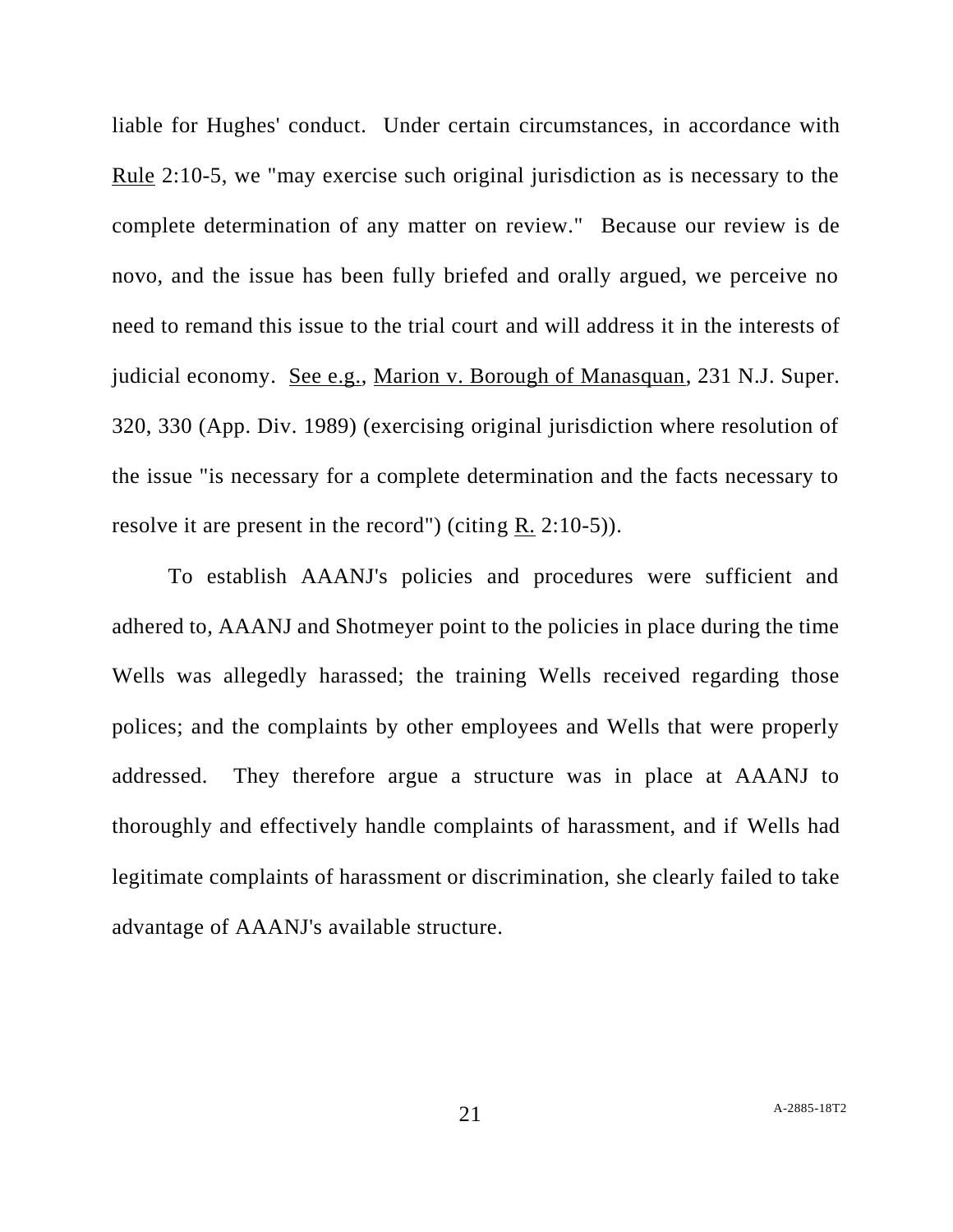AAANJ's policies and procedures regarding sexual harassment are detailed in a document titled "NON-HARASSMENT POLICY," which provides:

> We want all employees to know that they can work in security and with dignity, and are not required to endure insulting, degrading or exploitative treatment. The [c]ompany will not tolerate harassment of its employees on the basis of . . . sex . . . and strongly disapproves of all forms of sexual harassment. All employees have a right to be free from discrimination in their work environment, including freedom from sexual harassment. Any violation of this policy by any employee will result in discharge or other disciplinary action.

> [E]ngaging in other sexually harassing or offensive conduct or creating offensive or hostile conditions in the workplace is prohibited on the part of all employees. Sexual harassment includes, among other things, . . . unwanted physical contact, as well as other verbal or physical conduct of a sexual nature such as epithets, jokes and insults, or any other unwelcome conduct of a sexual nature. Abusing the dignity of an employee through unwelcome jokes or derogatory comments creating a hostile work environment will also not be tolerated.

> If an employee feels this policy has been violated in any way, the employee should immediately report the matter to the President. Any communication pursuant to this policy will be maintained in the strictest confidence, to the extent possible under the circumstances. An employee need not be the actual target of harassment to bring any matter to the attention of the President.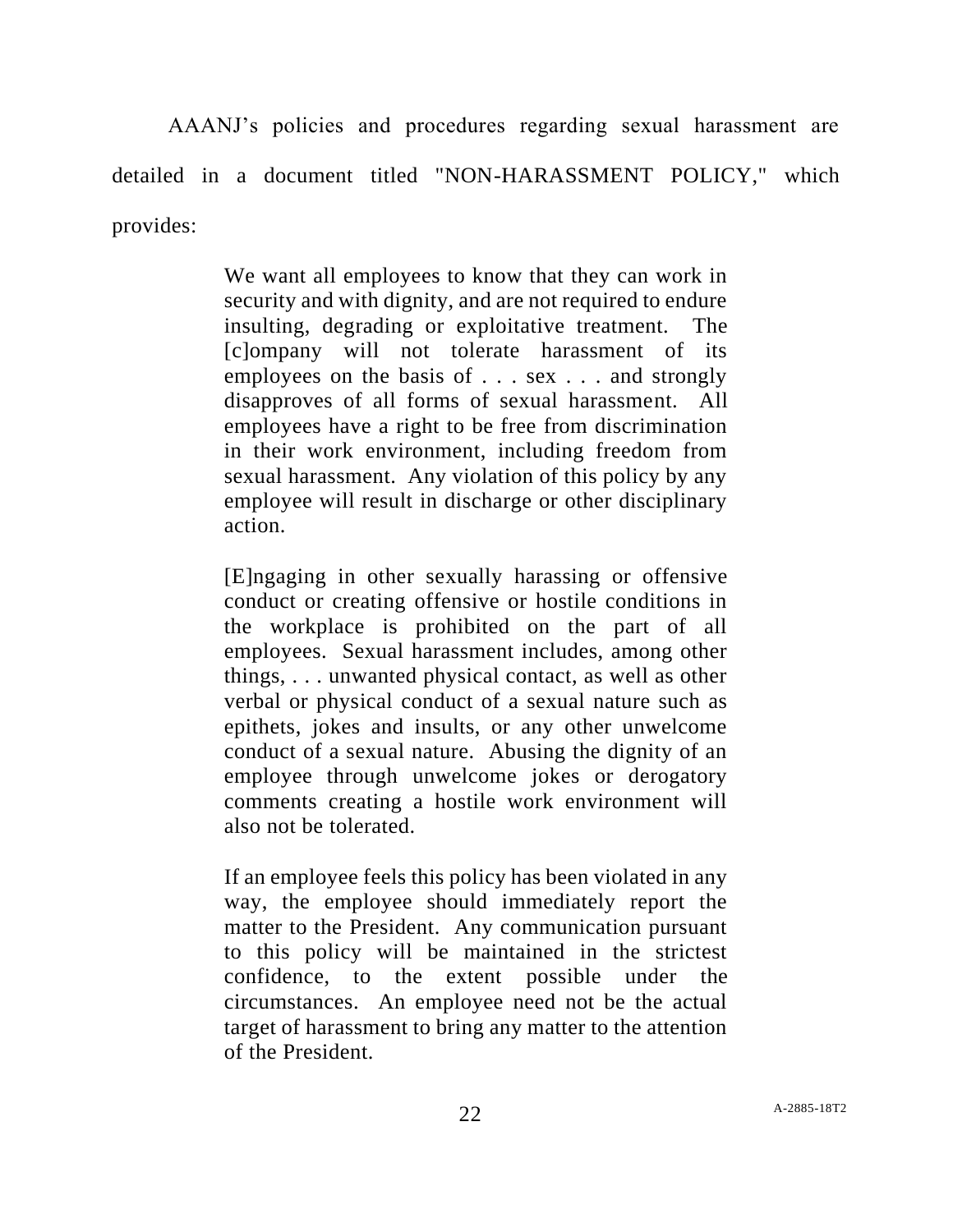AAANJ and Shotmeyer also contend it conspicuously displayed notices advising employees of their rights under Title VII and the LAD. Proof their employees were properly trained regarding those laws, is evidenced in Wells' signing a "receipt of employee guide" on November 1, 2013, which contained the company's non-harassment policy. She also completed training for "preventing sexual harassment" and "preventing discrimination," on December  $7, 2015.<sup>9</sup>$ 

AAANJ and Shotmeyer presented several instances where Wells used its harassment policy to file complaints and those complaints were properly addressed. Wells made a complaint to HR about an unpleasant interaction with a mail room employee, which was addressed when Jim Dobi, an AAANJ Vice-President at that time, wrote an email providing that he "talked to [the employee] and gave him a verbal warning." Wells also filed a formal complaint about another AAANJ employee, which resulted in an investigation by an outside counsel and a finding the employee was insubordinate, but her conduct did not constitute a hostile work environment because her actions were not based on Wells' protected status. In addition, Wells sent emails to Pereira and Dugan,

<sup>&</sup>lt;sup>9</sup> Dugan completed similar training on September 27, 2010, November 27, 2013, and November 6, 2015.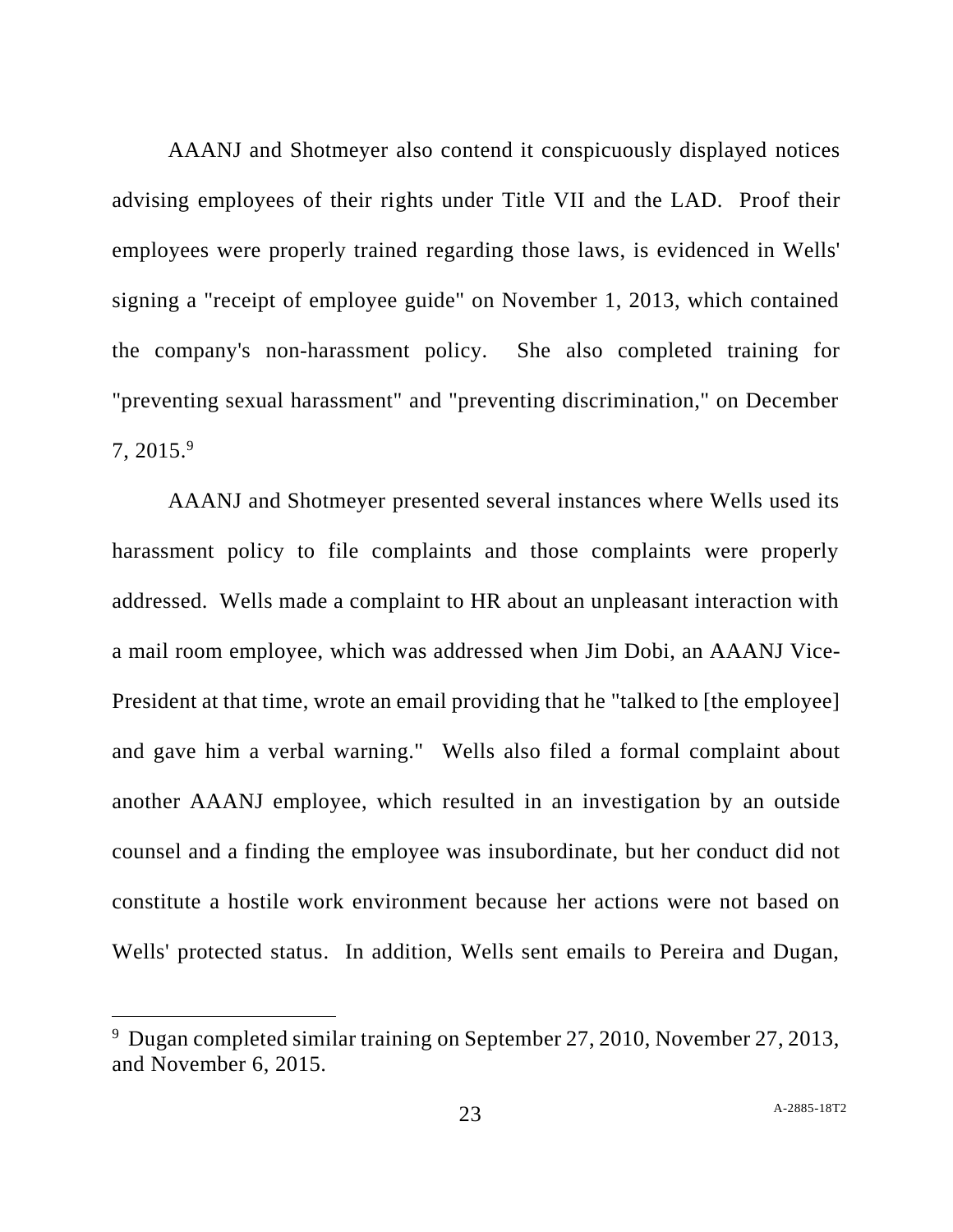following up on a previous complaint about a AAA branch manager. The record does not indicate how that complaint was resolved.

To substantiate its position that Wells and Dugan never reported Hughes' harassing conduct, defendants rely upon the certification of D'Amico, whom Wells and Dugan contended they complained to. D'Amico's stated:

> If [Wells] had reported to me that she was sexually harassed and/or discriminated against by Mr. Hughes I would have immediately prepared a write-up and placed it in [Wells'] employee file, as is my usual practice. . . . Additionally, I would have immediately reported the complaint to my supervisor at the time, [AAANJ] Vice President Jim Dobi, to determine whether the matter should be referred to the Board of Directors (in light of the fact that Mr. Hughes was President of AAANJ) for further investigation.

D'Amico also certified she denied ever being notified by Wells or Dugan about any sexual harassment or discrimination regarding Hughes. She further asserted the claims by Wells and Dugan, that she told them there was nothing she could do because Wells reported to Hughes, did not make sense given Dobi had always been her direct supervisor.

Wells argues AAANJ and Shotmeyer are not entitled to summary judgment on negligence and vicarious liability claims because she presented sufficient evidence showing AAANJ's policies and procedures were deficient because: (1) all complaints of harassment were "required to go through" Hughes,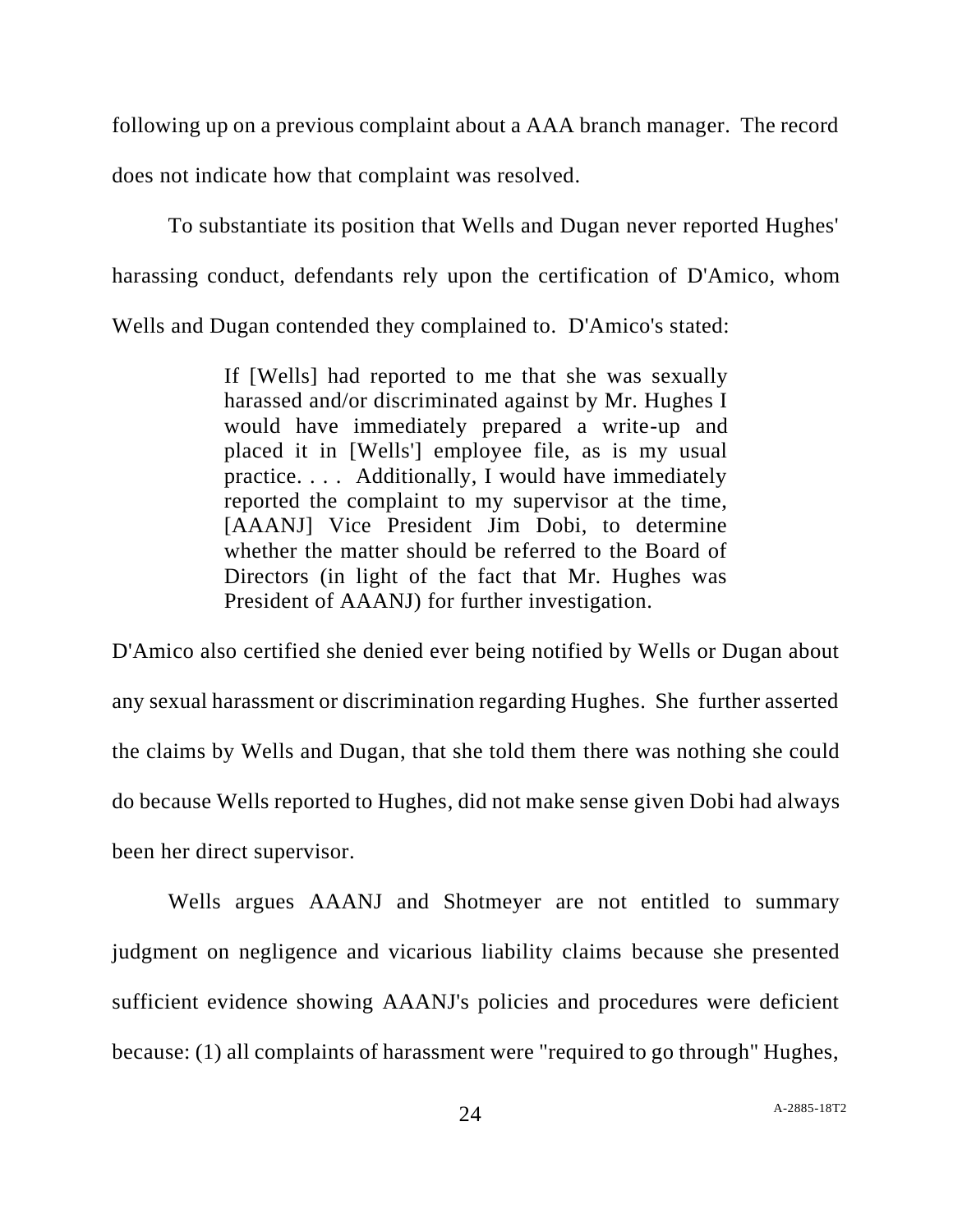the alleged harasser; (2) there were complaints about Hughes' conduct from other women and his misconduct persisted; (3) other managers and higher level employees that were trained in AAANJ's policies and procedures were aware of the conduct and failed to take corrective action; and (4) AAANJ failed to monitor its policies, as shown by Dugan's concern of retaliation if he disclosed his thoughts about Hughes' conduct. Wells also maintains if the court disagrees that the evidence bends in her favor, there were: (1) factual disputes as to the effectiveness of AAANJ's harassment policies and procedures, and (2) factual disputes as to whether she complained about Hughes and that AAANJ and Shotmeyer failed to affirmatively defend her from Hughes' sexual harassment.

Wells asserts that in evaluating the effectiveness AAANJ's sexual harassment policy, a court is to assess the "complaint structures for employees' use, both formal and informal in nature." Gaines v. Bellino, 173 N.J. 301, 312- 14 (2002). She contends the argument that she did not submit a formal or written complaint to HR is not determinative as to the merits of her claims, but it does speak to the effectiveness of AAANJ's policies and procedures in combating sexual harassment. Id. at 317-18 ("The County's defense to this cause of action has been to focus attention on plaintiff's failure to file a formal complaint. That alone is insufficient to entitle defendants to an affirmative defense insulating the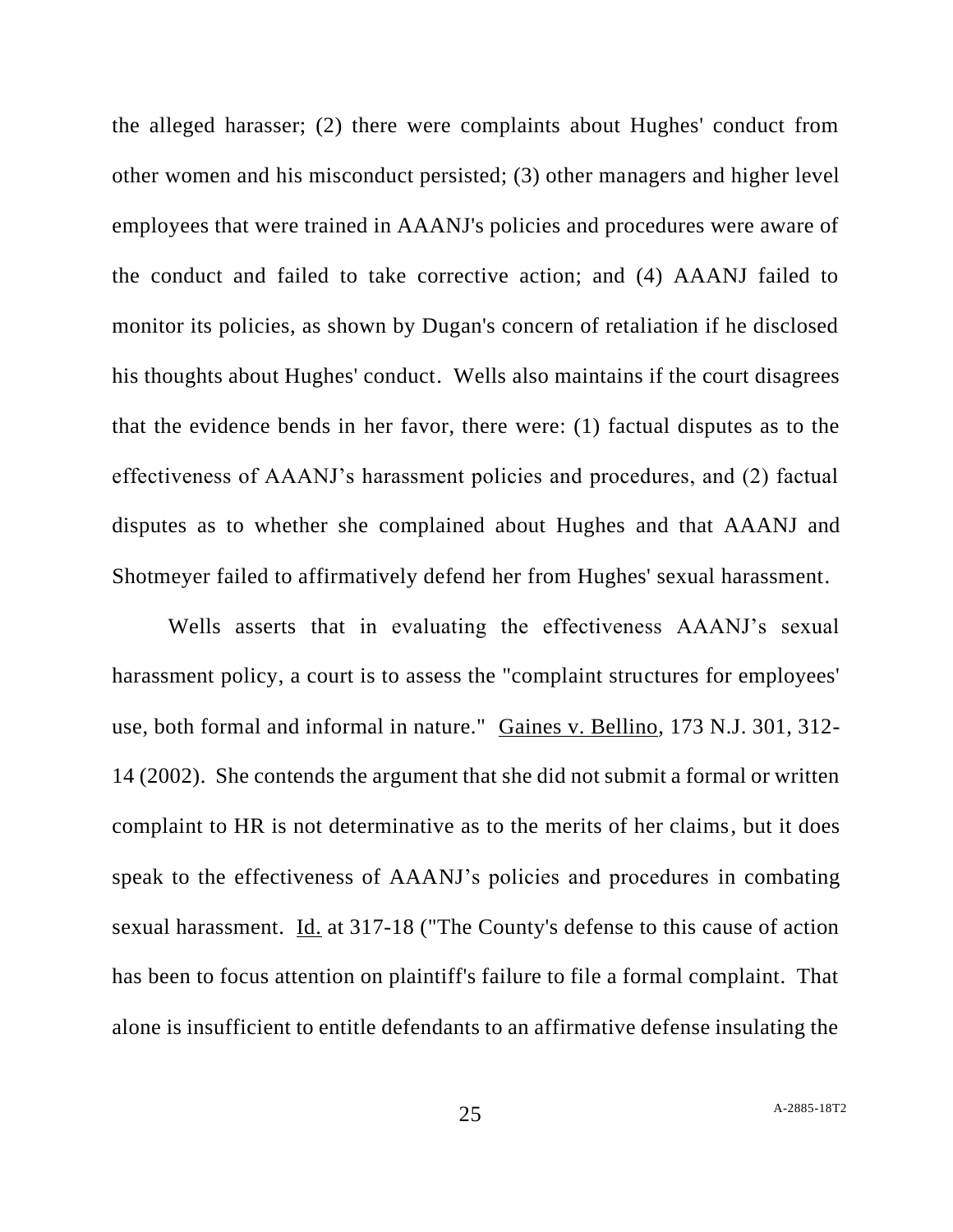County from liability for an alleged hostile work environment caused by one of its highest ranking officers.").

Wells argues AAANJ and Shotmeyer failed to monitor the effectiveness of its anti-harassment policies, pointing to Dugan's fear in stating whether he believed Hughes sexually harassed her. She contends the ineffectiveness of the policies and procedures is borne out by the lack of any action taken to prevent Hughes' ongoing conduct despite her complaints reaching Dugan, her immediate supervisor, Shotmeyer, the chairman of the board, and other senior level employees, all of whom were trained in AAANJ's policies and procedures. Wells points out when she complained to HR she was told the department could not do anything about the allegations because it reported to Hughes.

Wells also contends there were other instances of harassment by Hughes toward other personnel and "[e]vidence of sexual harassment directed at other women is relevant to both the character of the work environment and its effects on the complainant." Lehmann, 132 N.J. at 611. In particular, Wells states Dugan identified two women who complained about Hughes to HR, however it is unknown if the complaints were regarding sexual harassment. Dugan also explained that Shotmeyer had told him Hughes had propositioned a female contractor for the company.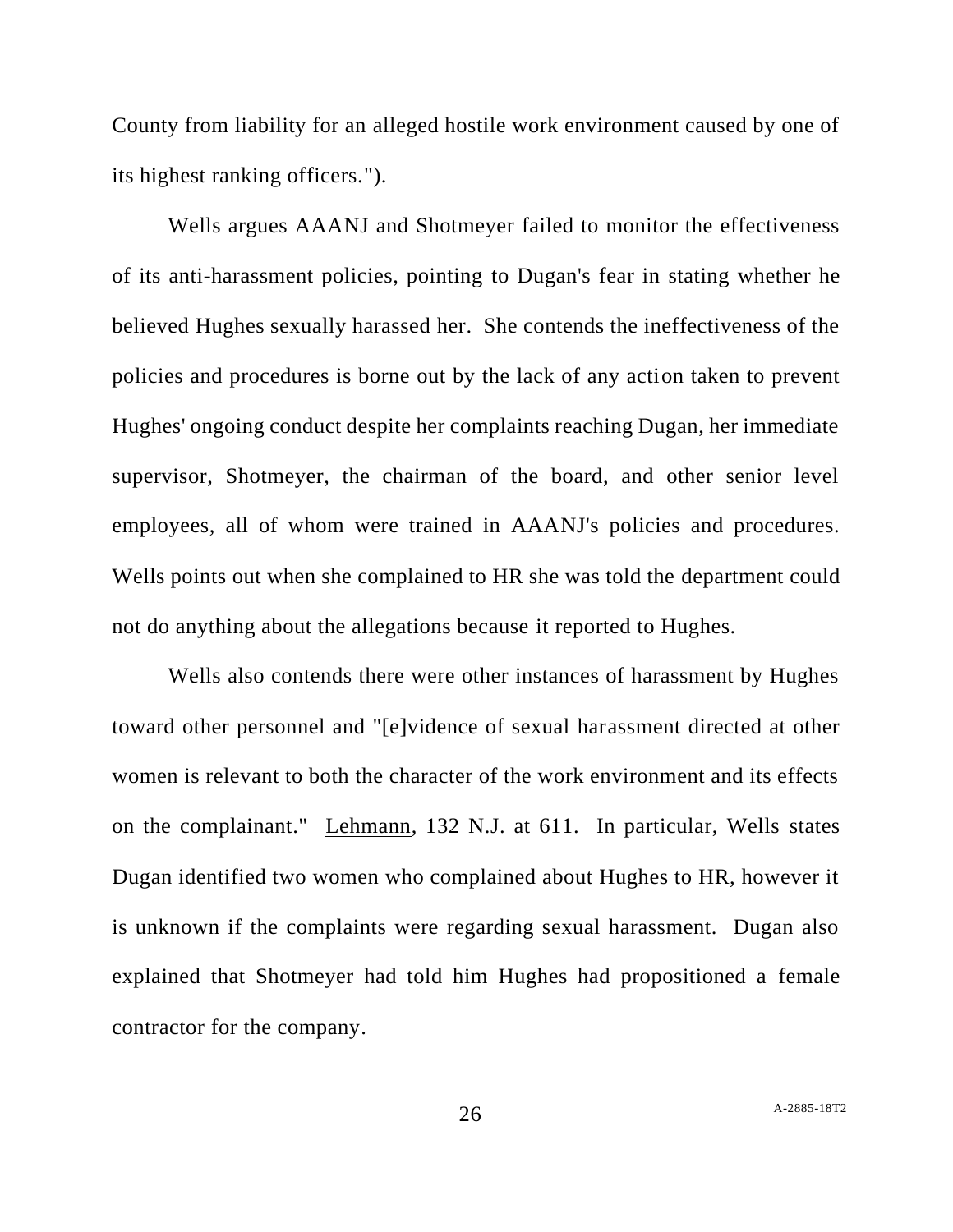Wells contends she has presented a prima facie LAD claim against AAANJ under a vicarious liability cause of action because Hughes can be considered her supervisor under this claim and AAANJ failed to affirmatively protect her from him.

When a plaintiff establishes sexual harassment by a supervisor or coworker, under certain circumstances, the employer can be held liable for the harassing conduct. Aguas v. State, 220 N.J. 494, 509-10 (2015); Lehmann, 132 N.J. at 615-16. A plaintiff has two causes of action for employer liability, "a direct cause of action against the employer for negligence or recklessness under [Restatement (Second) of Agency § 219(2)(b)] . . . [and] a claim for vicarious liability under [Restatement (Second) of Agency § 219(2)(d)]" if the harasser was the plaintiff's supervisor. Aguas, 220 N.J. at 512 (citations omitted). "Although direct claims for negligence or recklessness under [Restatement (Second) of Agency § 219(2)(b)] and claims for vicarious liability under [Restatement (Second) of Agency § 219(2)(d)] are often discussed in tandem, they are analytically distinct from and independent of one another." Ibid. Therefore, "the two claims must be addressed separately." Ibid.

"The negligence standard imposes on [a plaintiff] the burden to prove that the [defendant] failed to exercise due care with respect to sexual harassment in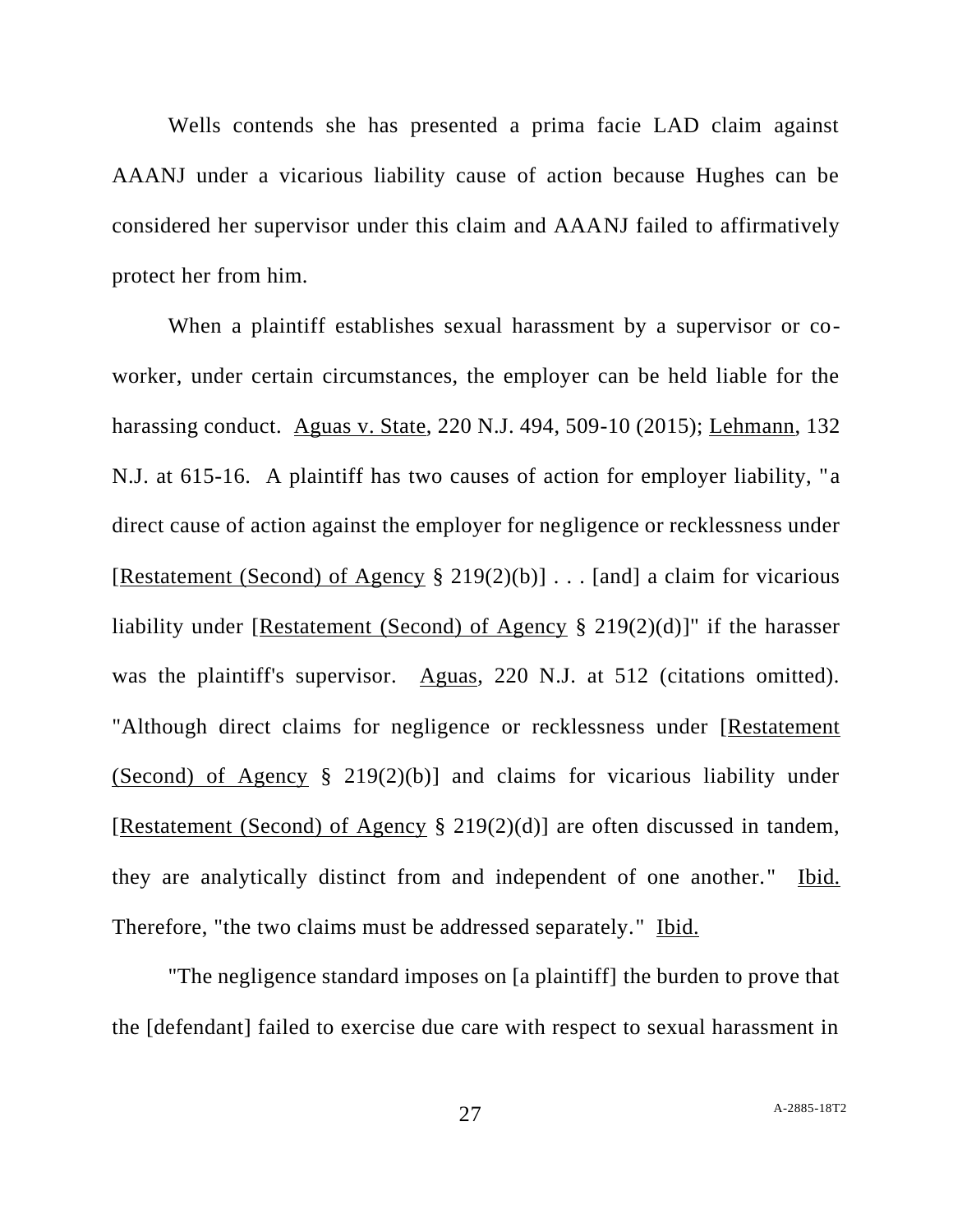the workplace, that its breach of the duty of due care caused the plaintiff's harm, and that she sustained damages." Ibid. (citing Komlodi v. Picciano, 217 N.J. 387, 409 (2014); Robinson v. Vivirito, 217 N.J. 199, 208 (2014)). When a defendant challenges the sufficiency of a plaintiff's proofs of a Restatement (Second) of Agency § 219(2)(b) cause of action against an employer, the court, deciding a dispositive motion considering the claim, should consider five factors:

> (1) formal policies prohibiting harassment in the workplace; (2) complaint structures for employees' use, both formal and informal in nature; (3) anti-harassment training, which must be mandatory for supervisors and managers, and must be available to all employees of the organization; (4) the existence of effective sensing or monitoring mechanisms to check the trustworthiness of the policies and complaint structures; and (5) an unequivocal commitment from the highest levels of the employer that harassment would not be tolerated, and demonstration of that policy commitment by consistent practice.

> [Aguas, 220 N.J. at 513 (citing Gaines, 173 N.J. 313).]

Concurrently or alternatively, a plaintiff may assert a Restatement (Second) of

Agency § 219(2)(d) claim. "[T]he plaintiff has the initial burden of presenting

a prima facie hostile work environment claim." Id. at 524.

If no tangible employment action has been taken against the plaintiff, the defendant employer may assert [a] two-pronged affirmative defense .... To establish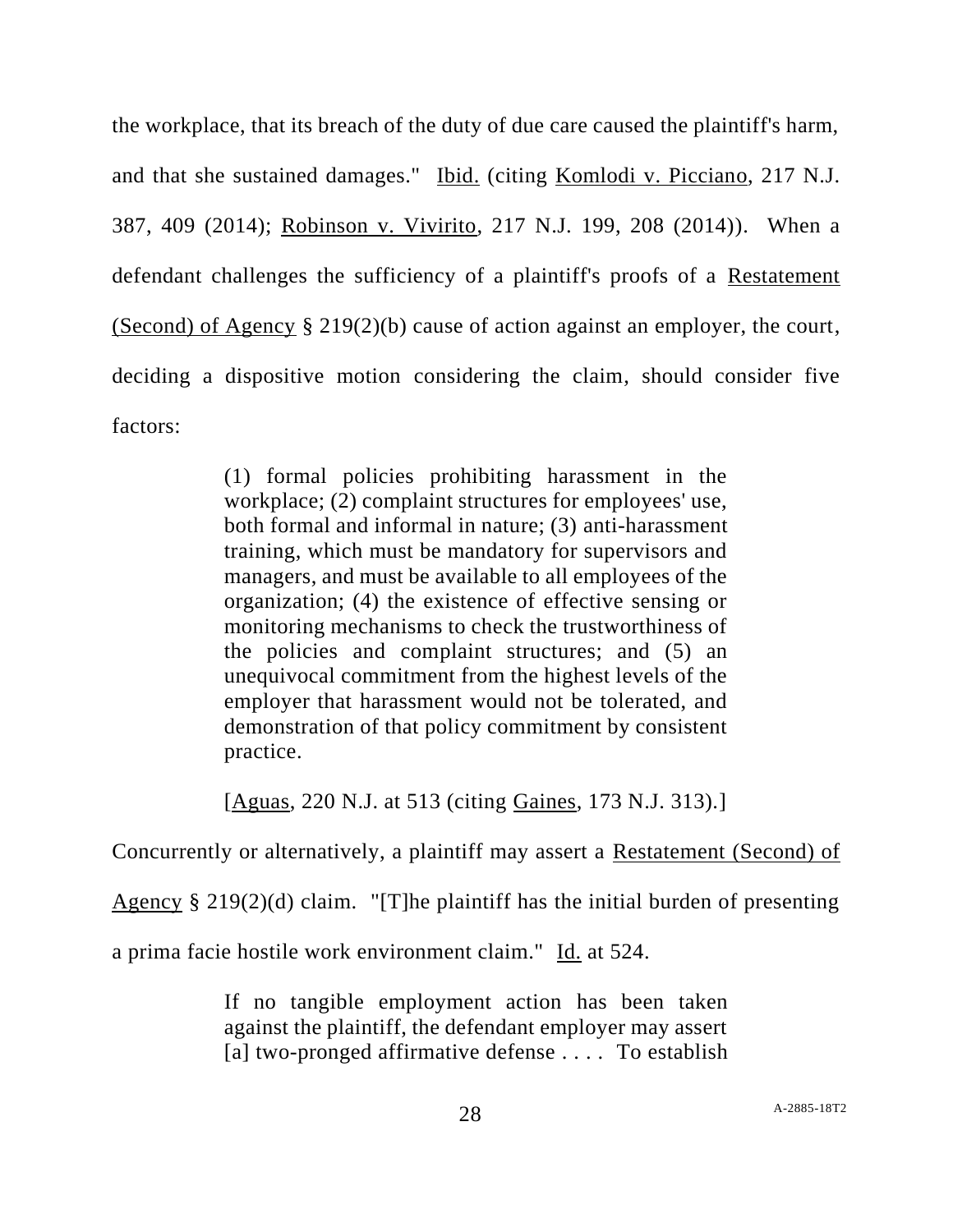that defense, the defendant has the burden to prove, by a preponderance of the evidence, . . . that the employer exercised reasonable care to prevent and to correct promptly sexually harassing behavior[] and . . . the plaintiff employee unreasonably failed to take advantage of preventive or corrective opportunities provided by the employer or to otherwise avoid harm.

[Ibid. (citing Burlington Indus., Inc. v. Ellerth, 524 U.S. 742, 765 (1998); Faragher v. City of Boca Raton, 524 U.S. 775, 807 (1998)).]

The employee may then rebut the elements of the affirmative defense. Ibid.

The affirmative defense is not available in cases where the supervisor's harassment has resulted in an adverse employment action, such as "undesirable reassignment," nor will the defense provide "protection to an employer whose sexual harassment policy fails to provide 'meaningful and effective policies and procedures for employees to use in response to harassment.'" Id. at 522 (citing Gaines, 173 N.J. at 317). "[A]n allegedly harassing employee is the complainant's supervisor if that employee had the authority to take or recommend tangible employment actions affecting the complaining employee, or to direct the complainant's day-to-day activities in the workplace." Id. at 500. A four-part test for the factfinder must then be applied. Id. at 514.

> 1. Did the employer delegate the authority to the supervisor to control the situation of which the plaintiff complains . . . ?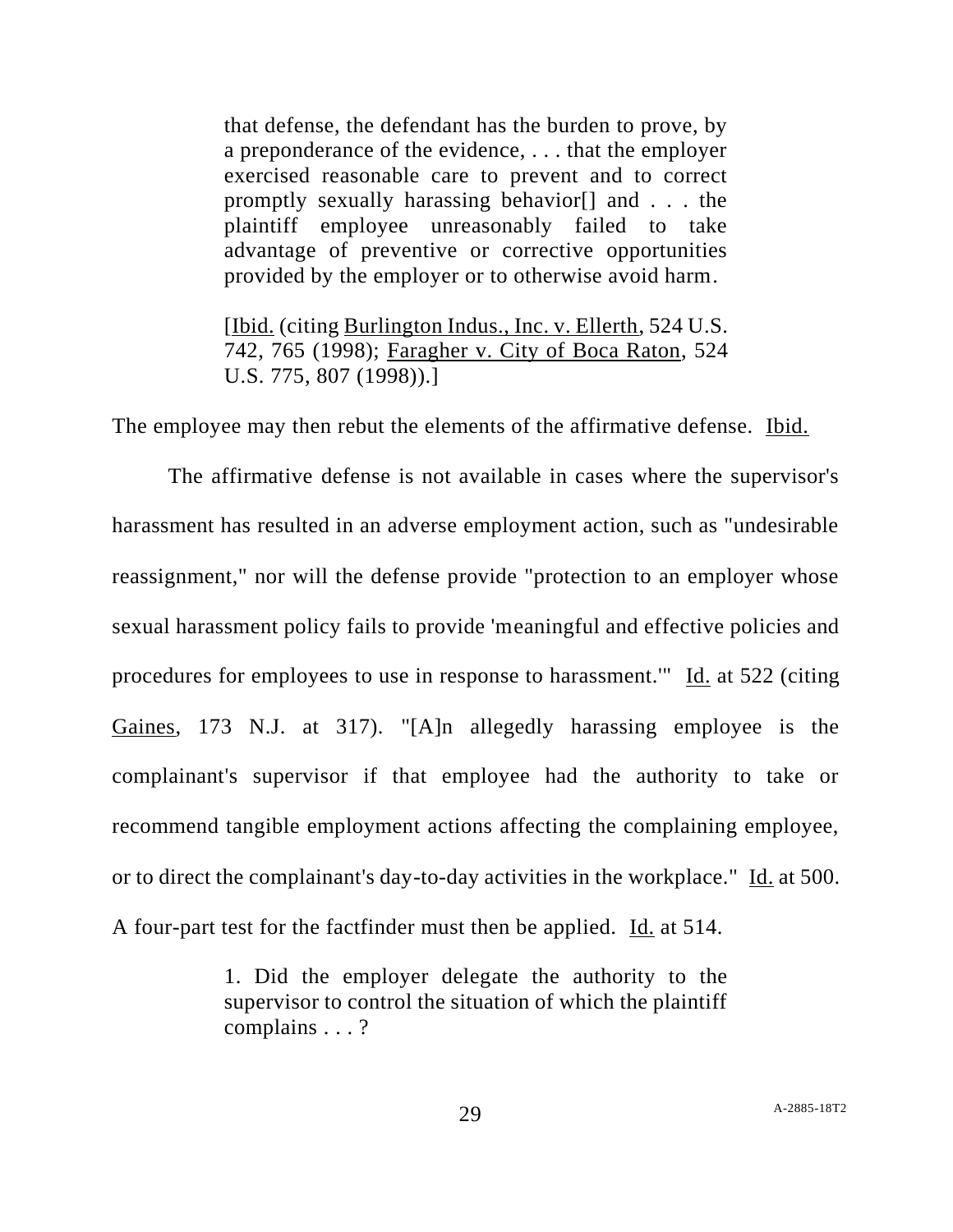2. Did the supervisor exercise that authority?

3. Did the exercise of authority result in a violation of [the LAD]?

4. Did the authority delegated by the employer to the supervisor aid the supervisor in injuring the plaintiff?

If each of these questions are answered in the affirmative, "then the employer is vicariously liable for the supervisor's harassment under [Restatement (Second) of Agency]  $\S 219(2)(d)$ ."

[Ibid. (first alteration in original) (citations omitted).]

Under these principles, if Wells proves Hughes' lewd conduct occurred and she complained about them, which resulted in her reassignment to a less desirable position by reporting to a person whom she had previous complained about, AAANJ and Shotmeyer have no affirmative defense. If, contrary to those claims, they can prove by a preponderance of evidence that Hughes did not harass Wells and she made no complaints about him, they might prevail at trial. To prevail on a summary judgment motion to avoid vicarious liability for Wells' claims, AAANJ and Shotmeyer would be required to demonstrate there are no factual disputes concerning the fact-sensitive issues surrounding their affirmative defense. Simply asserting they did not know the President of their company was sexually harassing a subordinate is no defense. Moreover, since there are such disputes, they are not entitled to summary judgment for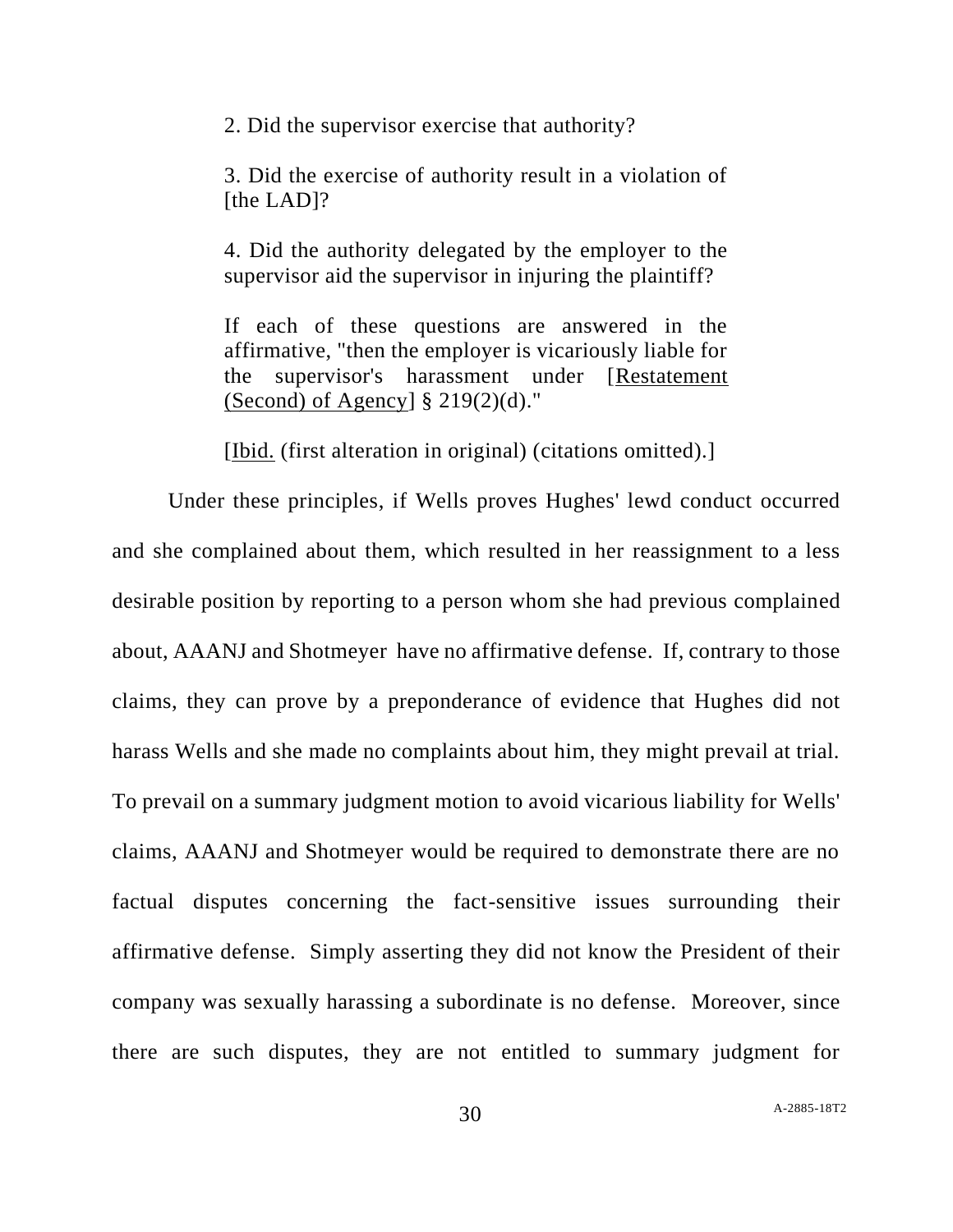negligence and vicarious liability related to Wells' hostile work environment due to sexual harassment. See Holmes, 449 N.J. Super. at 602-03.

## IV.

The remaining issue involves Wells' argument that the judge abused his discretion by not conducting an in camera review of the documents prepared by defendants' outside counsel while conducting an investigation into Wells' allegations. It is unclear when in September 2016 defense counsel's interview with Dugan took place, but it appears that at the very least defendants were aware of Wells' intentions to sue them based upon Hughes' alleged behavior.

Based upon his review of a transcript of the secretly recorded interview Dugan gave to Wells' counsel under subpoena, the judge stated, "a fatal problem with this case and that isn't going to change even with more discovery, more depositions, more anything. [Wells] quit." The judge then stated that since Wells did not return to work after her leave of absence because she did not approve of being reassigned to report to Pereira, she "chose to quit for reasons known only to her, but absolutely not reasons that give rise to a cause of action in my opinion."

Wells, relying upon Payton v. N.J. Tpk. Auth., 148 N.J. 524, 532 (1997), argues Dugan's interview with defendants' counsel indicates AAANJ had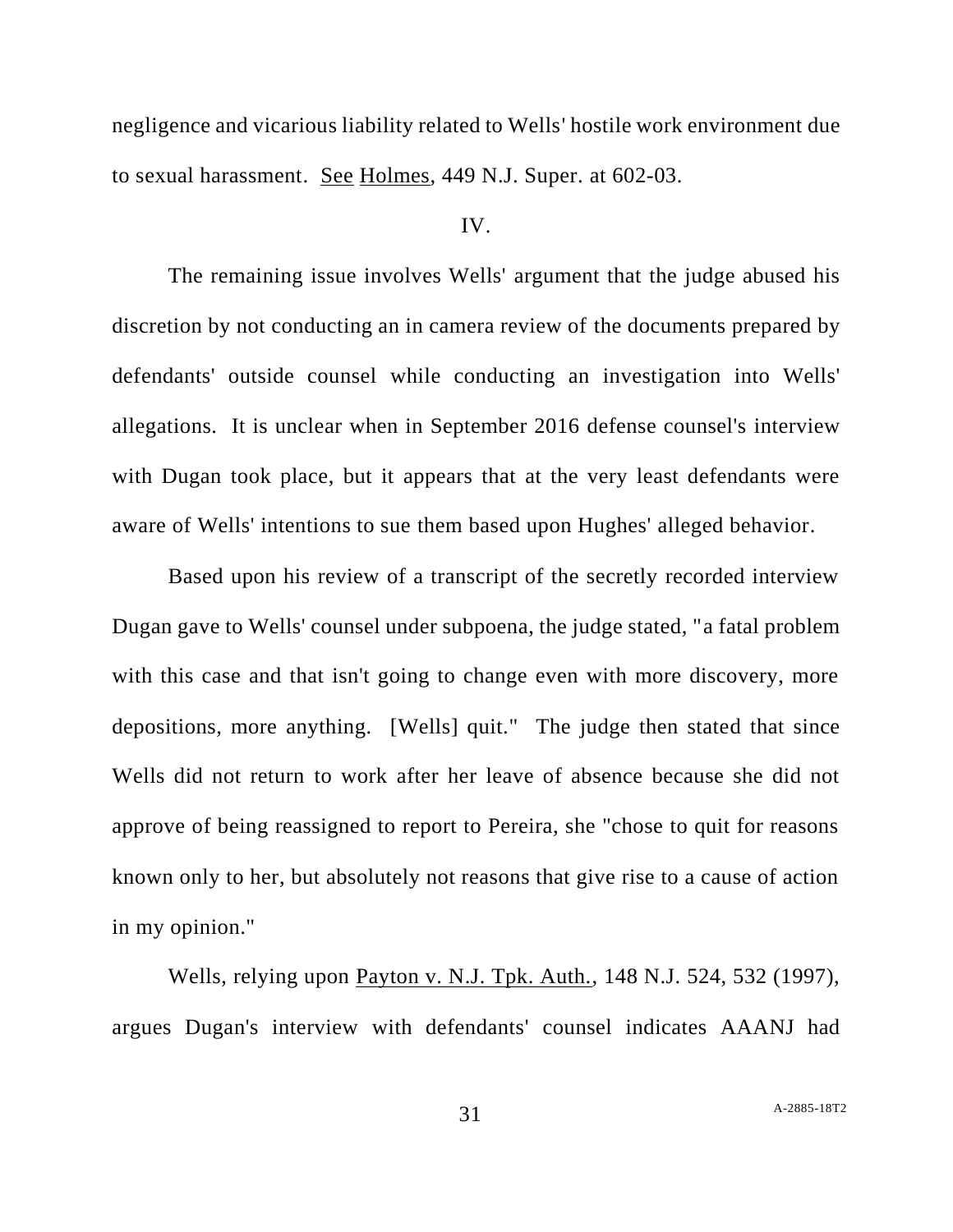knowledge of Hughes' misconduct prior to the investigation into her allegations by outside counsel, and any documents regarding that prior knowledge would not be privileged. She contends the interview documents are not privileged and could be used to show AAANJ's policies and procedures were inadequate or that there was an adverse employment action taken against her.

Wells argues defendants should have acknowledged the existence of their counsel's interviews in response to her discovery requests and then claimed any asserted privilege so that any disputes could be raised before the judge. She maintains throughout the discovery period, defendants failed to acknowledge the existence of Dugan's statements and other documents in response to Wells' discovery requests. Wells contends defendants' counsel agreed to curb discovery to mediate the case and pursue the deposition of Dugan and others after the discovery end date. Wells argues it is apparent that if the interview of Dugan was not provided prior to his proposed deposition, defendants would be making the same arguments that they were unaware of Hughes' misconduct notwithstanding Dugan's admissions otherwise.

Defendants contend any information obtained from Dugan's interview or any other source is subject to the attorney-client and work-product privileges because it was only conducted in the anticipated litigation after Wells' counsel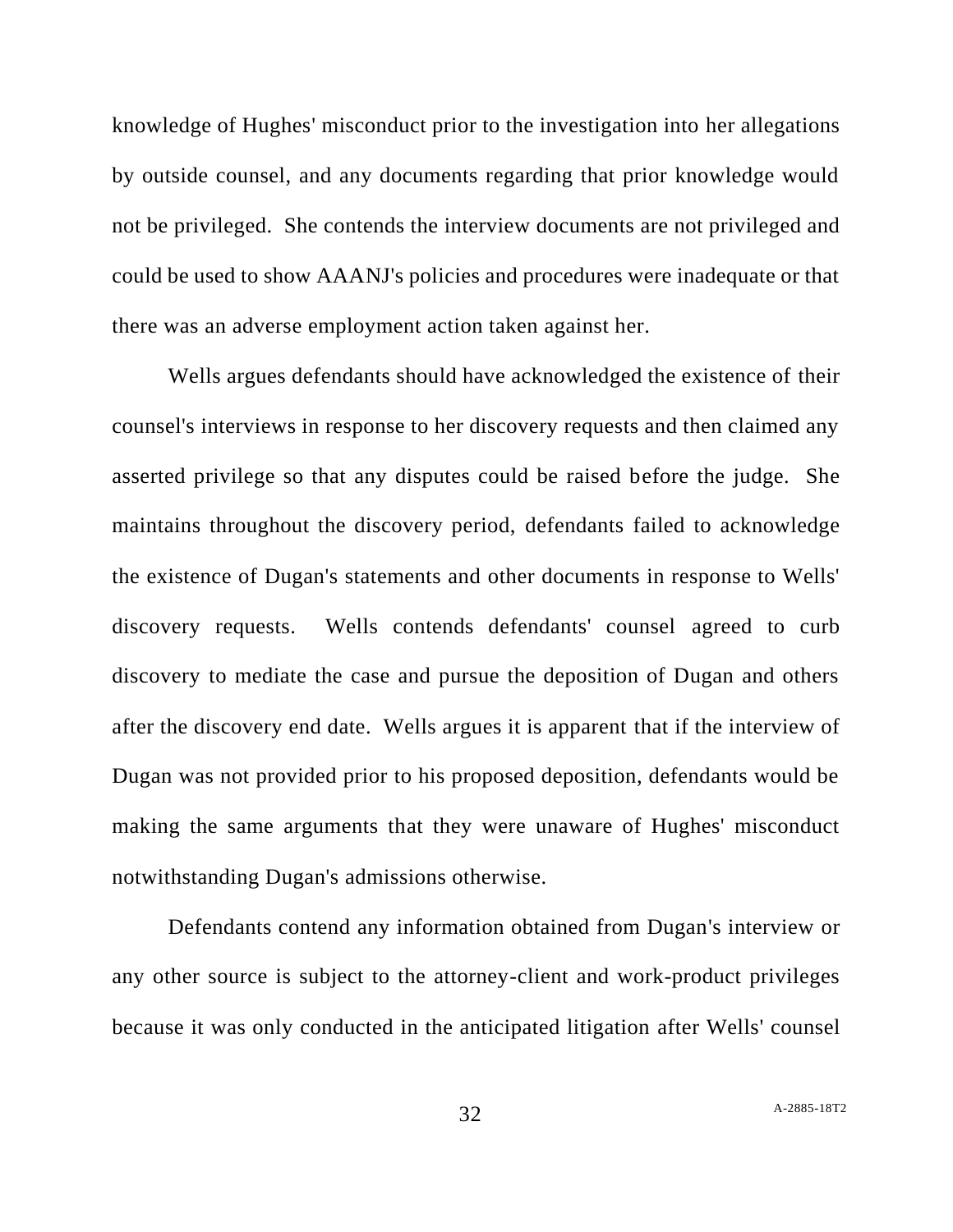sent notice of the potential lawsuit to Shotmeyer. Citing Pomerantz Paper Corp. v. New Cmty. Corp., 207 N.J. 344, 371 (2011) and Bender v. Adelson, 187 N.J. 411, 428 (2006), defendants argue Wells failed to move for an order to produce the documents or conduct an in camera review, therefore she cannot now argue to this court that the judge abused its discretion.

Defendants assert Wells' attempt to invoke Payton to argue the judge should have reviewed certain documents in camera is misplaced. There, the Court held "if the purpose [of the attorney's actions] is to provide legal advice or to prepare for litigation, then the privilege applies." Payton, 148 N.J. at 551. Additionally, under Miller v. J.B. Hunt Transp., Inc., 339 N.J. Super. 144, 150 (App. Div. 2001), any documents prepared by counsel are privileged workproduct because the "dominant purpose in preparing . . . [them] was concern about potential litigation and the anticipation of litigation was objectively reasonable."

Defendants further argue Wells has not overcome the work product privilege, by showing "(1) that [s]he has a substantial need for the requested documents; and (2) that [s]he is unable, without undue hardship, to obtain the substantial equivalent of the materials by other means." Medford v. Duggan, 323 N.J. Super. 127, 136-37 (App. Div. 1999).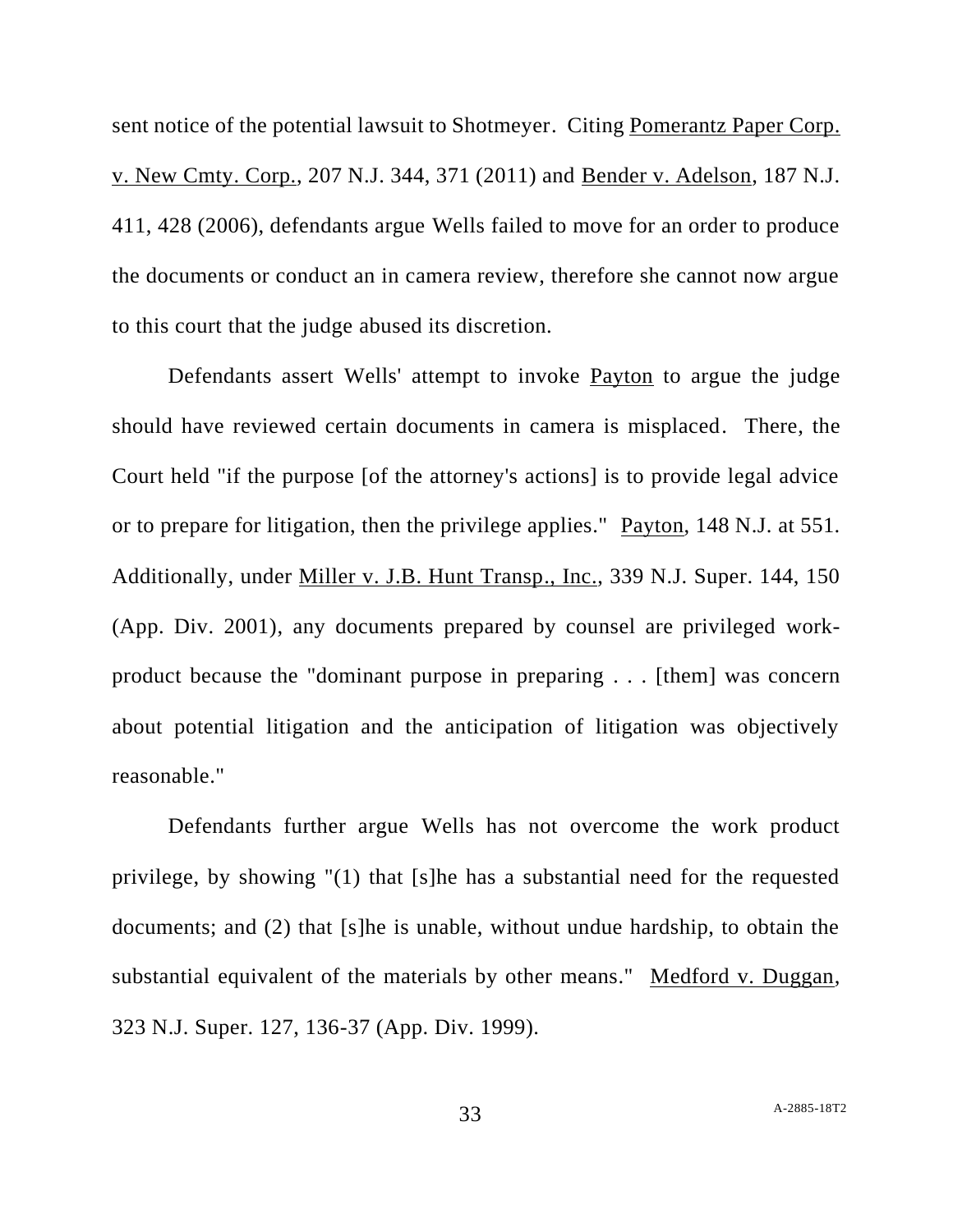Based upon the judge's ruling, we surmise that because he had decided to grant summary judgment dismissal of Wells' complaint, he found it unnecessary to conduct an in camera review and determine under the controlling law whether Wells was entitled to any of the documents gathered by defendants' counsel's investigation. Consequently, in view of our remand, we vacate the judge's decision denying an in camera review and require the judge to review the documents in camera in accordance with the principles set forth in Pomerantz Paper, Payton and Medford, and any relevant case law or Rules of Court. Unless one has already been provided, defendants' counsel shall submit to the trial court a detailed privilege log identifying all disputed privileged communications to help aid the court in its review. In reviewing the documents, the judge should consider whether the privileges relied upon by defendants apply to preclude release to Wells. The judge should then issue his findings of facts and conclusions of law. We leave it to the judge's discretion whether to entertain additional briefing or argument.

#### V.

In sum, we express no opinion on whether Wells can prove a hostile work environment sexual harassment LAD claim against Hughes. We merely conclude the trial judge's order granting summary judgment to defendants